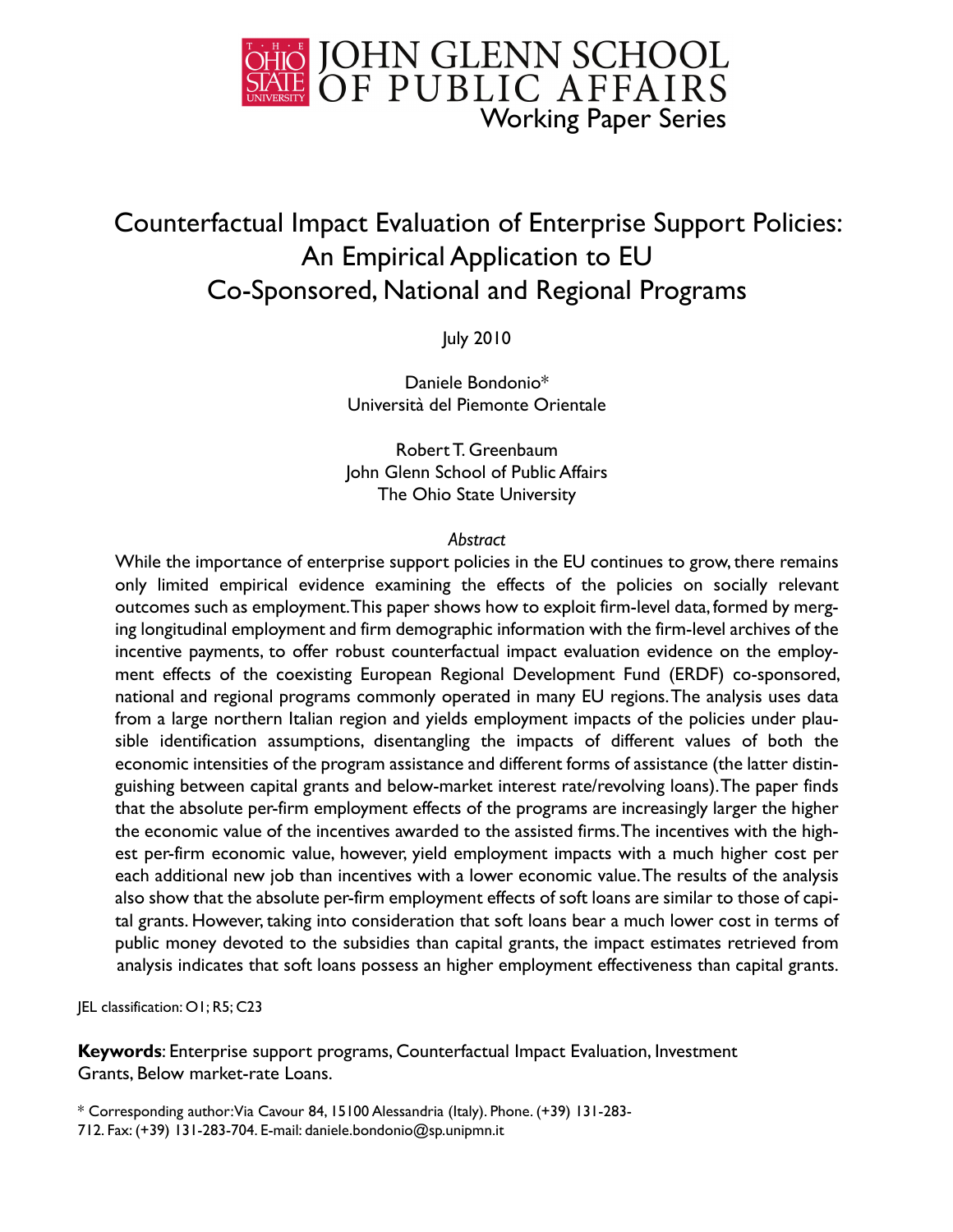#### **1. Introduction**

1

While the European Union spends billions of euros on enterprise support policies aimed at fostering regional economic development and social cohesion (13.6 billions of euros for the 2007-2013 programming period, Barca 2009), the empirical evidence on the effectiveness of such policies based on rigorous counterfactual impact evaluation studies is still very limited. As also argued elsewhere (e.g. Bartik 2004 and Bartik and Bingham 1997), empirical counterfactual impact evaluations attempting to estimate how much of the different outcomes between treatment and control groups are attributable to the program/s are a crucial tool for evaluating enterprise support policies. Sound counterfactual impact evaluations on the proximate employment or local economic growth outcomes of the policies provide vital empirical evidence that are also a necessary base for possible subsequent survey and focus group analyses and/or regional econometric models aimed at estimating (when the importance of the program is appropriate) more distant fiscal and employment benefits in terms of longrun or province/regional/state- economy effects.

Retrieving sound counterfactual impact estimates for enterprise support policies is not an easy task, as the analysis has to disentangle the program effects from the many confounding factors that do affect firms and economic growth outcomes independently from the programs being evaluated and because of the simultaneous presence of a significant number of many competing enterprise support programs (ERDF -European Regional Development Fund- co-sponsored, national and regional programs) often available in a same area.

To date, the available rigorous counterfactual impact evaluations of enterprise support policies in EU countries were able to analyze only single-policy implementations (e.g. Bondonio and Greenbaum 2006; Bronzini and Di Blasio 2006, Adorno et al. 2007), The impact of capital subsidies: new estimations under continuos treatment, Giornale degli Economisti ed Annali di Economia, 66(1), 67-92.). This is primarily due to the lack of comprehensive data on the whole array of ERDF co-sponsored incentive payments and the entire set of national and regional enterprise support programs available in a particular geographic area. There are two main limitations to analyss lacking comprehensive program activity data. First, it is not possible to undertake comparative evaluations to assess which types of policy designs are more effective (in terms of the different forms of assistance and characteristics of the firms targeted by the program incentives). Second, no information is available on the whether the comparison-group firms not assisted by the ERDF program examined in the analysis received some assistance from other national or regional public programs. As a result, in order to correctly identify counterfactual impact estimates, singleprogram evaluations have to rely on the crucial hypothesis that the probability of firms gaining access to additional unobserved regional or national programs incentives is the same across both the assisted firms and the comparison group firms that did not receive assistance from the single observed program being evaluated.<sup>1</sup>

<sup>&</sup>lt;sup>1</sup> In Bondonio and Greenbaum (2006) data were geographically aggregated at the province level, with units of observation operationalized as province-sector cross tabulations. At such aggregate level, treated units of observation (i.e. Obj.2 areas) and non-treated units of observations (i.e. non objective 2 areas) were eligible for the same assistance provided by the platform of national and regional incentives available without any specific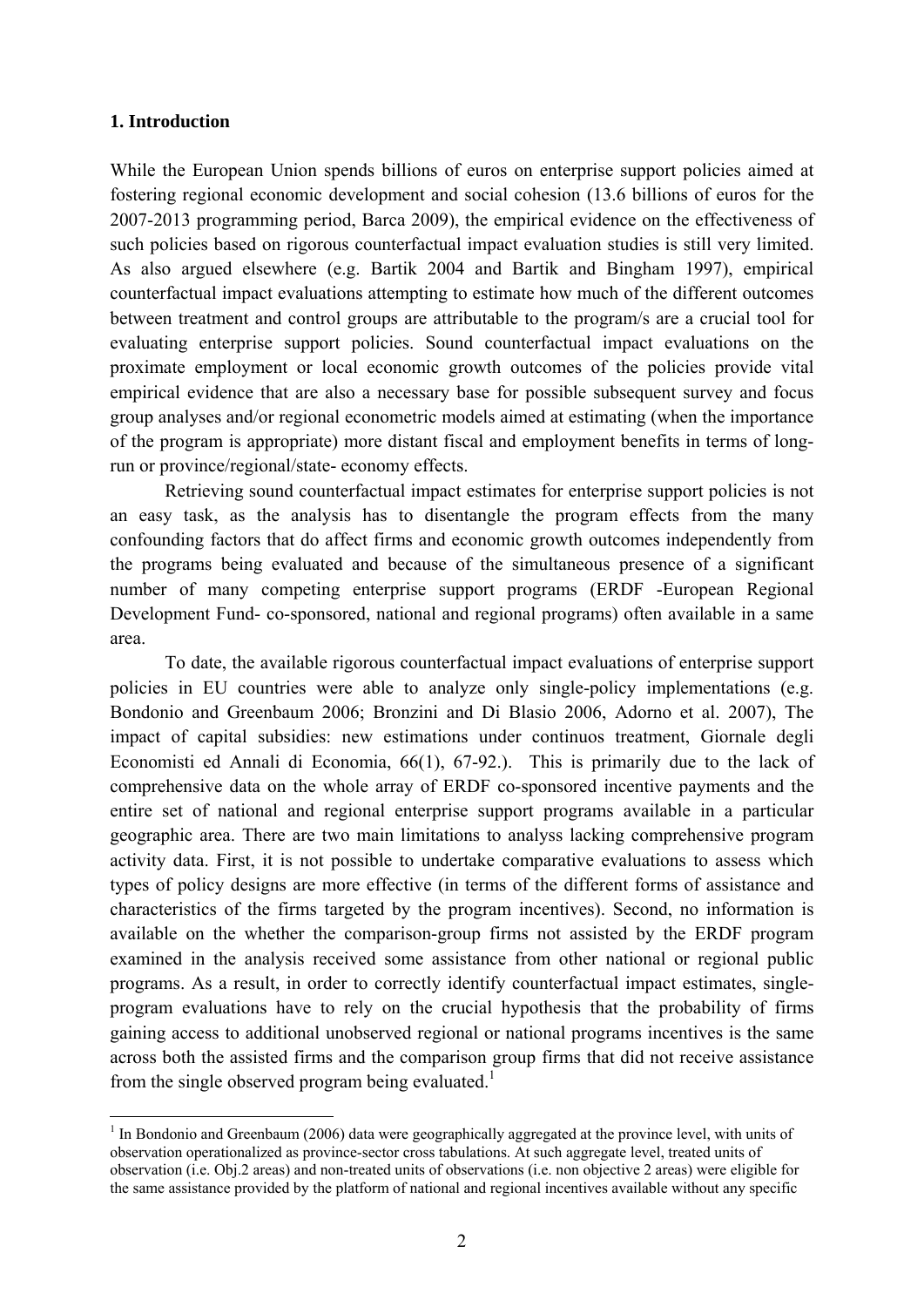With the availability of comprehensive firm-level databases encompassing the entire set of ERDF co-sponsored national and regional programs, counterfactual impact evaluation studies can exploit the programs' heterogeneity to provide empirical evidence of great interest to policy makers. Further, such evaluations can be made more useful for policy purposes by measuring program impacts based on variation in the monetary values of the incentives, variation in the forms of assistance (e.g. capital grants versus repayable soft-loans), and variation in the types of firms targeted for assistance. $2$ 

This paper offers an empirical model that yields robust and useful counterfactual impact estimates from the availability of such comprehensive firm-level databases, underlying the importance that these types of databases are maintained by regional and national public authorities throughout the EU. The empirical model developed in the analysis exploits the heterogeneity of a large number of co-existing national, regional and ERDF co-sponsored programs to yield impact estimates of the policies that disentangle the impacts of different values of both the economic intensities of the program assistance and different forms of assistance, distinguishing between capital grants and below-market interest rate/revolving loans.

The impact estimates produced in the paper capture the employment effects of a group of 8 national programs, 6 former national programs devolved to the regional government, 4 regional programs and 7 Obj.2 area programs co-funded by the ERDF operating in a large northwestern Italian region (Piemonte) in the 2001-2003 period. The employment outcomes considered in the analysis are aimed at capturing the proximate effects of the support policies, disentangling the part of the firm-level outcome variation that was indeed due to the programs effects from the part due to socio-economic factors independent from the programs interventions. The focus on estimating proximate effects of the support policies is due to the fact that the economic importance of the group of assisted firms, compared to the size of the entire regional/national economies in which they are located is still limited (as it is very often the case with every enterprise support policy). As a result, even if, in principle, enterprise support programs of all sorts are somehow capable of affecting distant outcomes, such as macro-economic or long-run indicators of the well-being of residents measured at the level of the entire regions in which eligible firms are located, any actual program impact (in the form of a positive shock given to the regional economy) becomes virtually undetectable from the changes to the outcome variable of the evaluation caused by many confounding factors of a much greater importance than the possible programs-induced improvements in the economic activity of the assisted firms.

The program impact estimates produced in the analysis focus on medium-terms effects (with a time span of a maximum of 3 years after the program support). This is because using rigorous comparison-group statistical impact evaluation designs to assess whether or not business incentives had long-lasting impacts on employment or other economic activity

geographical targeting. At such aggregate level, therefore, the hypothesis that treated and non-treated units were assisted in comparable ways by the programs not included in the analysis is more plausible. 2

<sup>&</sup>lt;sup>2</sup> In the United States, in the case of the Enterprise Zone programs, such comparative evaluation studies provided valuable empirical evidence on the different specific policy features (among the heterogeneous State-specific policy designs) that were more effective in boosting employment and other proximate business activity indicators (e.g. Bondonio and Greenbaum 2007, Peters and Fisher 2002, Greenbaum and Engberg 2004, Engberg and Greenbaum 1999).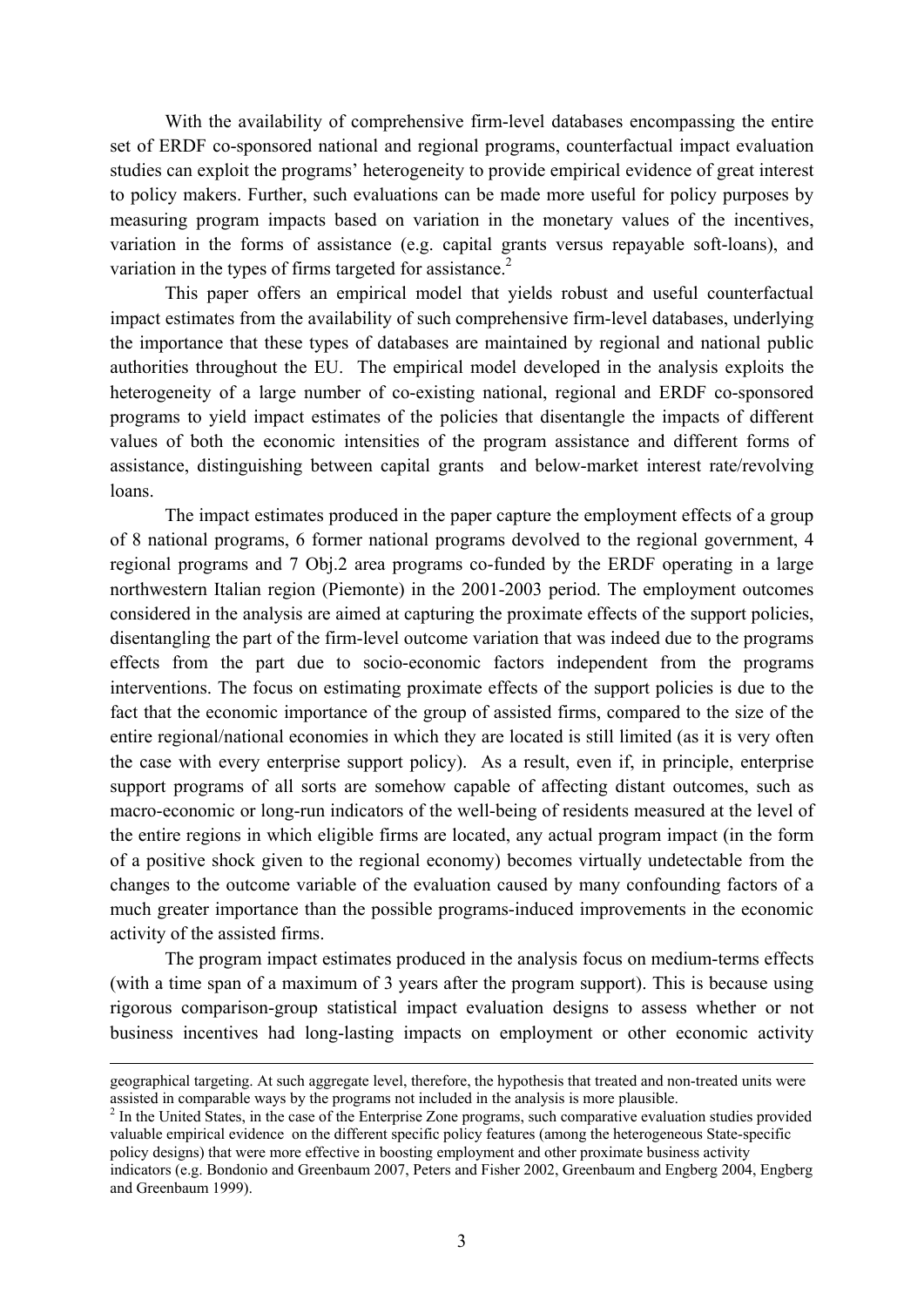outcomes of the assisted firms is often to be avoided when the evaluation is carried with firmlevel data. Assisted firms are economic units embedded in many ways in a network of economic transactions from one to the others. In the long-run a possible positive program shock produced on the employment of each single assisted firm is likely to have enough time to generate subsequent impacts also on non-assisted firms. Those outcome data become endogenous to the treatment and cannot anymore be considered unaffected by the program incentives and used to retrieve counterfactual estimates.<sup>3</sup>

 The empirical evidence produced by the analysis indicates that the absolute per-firm employment effects of the programs are increasingly larger the higher the economic value of the incentives awarded to the assisted firms. The incentives with the highest per-firm economic value, however, yield employment impacts with a much higher cost per each additional new job than incentives with a lower economic value. The results of the analysis also show that the absolute per-firm employment effects of soft loans are similar to those of capital grants. However, taking into consideration that soft loans bear a much lower cost in terms of public money devoted to the subsidies than capital grants, the impact estimates retrieved from analysis indicates that soft loans possess a much higher employment effectiveness than capital grants.

 The remainder of the paper is organized as follows. Section 2 describes the features of the enterprise support policies considered in the analysis and illustrates the methodology behind the "net equivalent subsidy" figures used to compute the monetary values of the incentives. Section 3 describes the data used in the analysis, the programs activities and the employment descriptive statistics. Section 4 describes the econometric model used to retrieve the counterfactual impact evaluation estimates. Section 5 illustrates and discusses the results of the analysis. Section 6 offers some concluding remarks.

#### **2. Enterprise Support Policies and Computation of the Gross Grant Equivalent**

<u>.</u>

The enterprise support policies considered in the analysis are summarized in Tables 1-4. These policies represent the entire set of public assistance available to industrial firms in the Northern-Italian region of Piemonte from National and Regional (including former national incentives devolved to the regional government) and ERDF-co-sponsored subsidies<sup>4</sup> during the 2001-2003 period.

<sup>&</sup>lt;sup>3</sup> Estimating the impact of enterprise support policies in terms of long-run macro-economic or employment benefits for an overall province/regional/state economy, could be attempted using regional macroeconomic simulation (e.g. REMI – Fan et al. 2000; HERMIN – Bradley and Herce 1995 Bradley et al. 2003, QUEST – Roeger 1996, Ratto et al. 2008). This is a viable evaluation option when the importance of the economic outputs of the assisted firms is not disproportionably smaller than the size of the local economy and the background elasticity parameters of the simulation model can be adequately tested and supported by convincing evidence. Even in such cases, analyses with regional macroeconomic simulation models, however, should be performed only after having previously estimated (with a rigorous counterfactual approach based on micro-data) the program impact on proximate firm-level outcomes. This is because the set of multipliers used by regional macroeconomic models should not be applied directly to the measures of program activity (such as the entire volume of jobs or investments generated by the assisted firms), but instead only to the number of additional jobs or new investments that the assisted firms would have not generated being absent the program incentives.

<sup>&</sup>lt;sup>4</sup> Excluded from the analysis are solely a small number of programs for which data on the incentive payments were not transmitted by the public authorities in charge of managing the subsidies.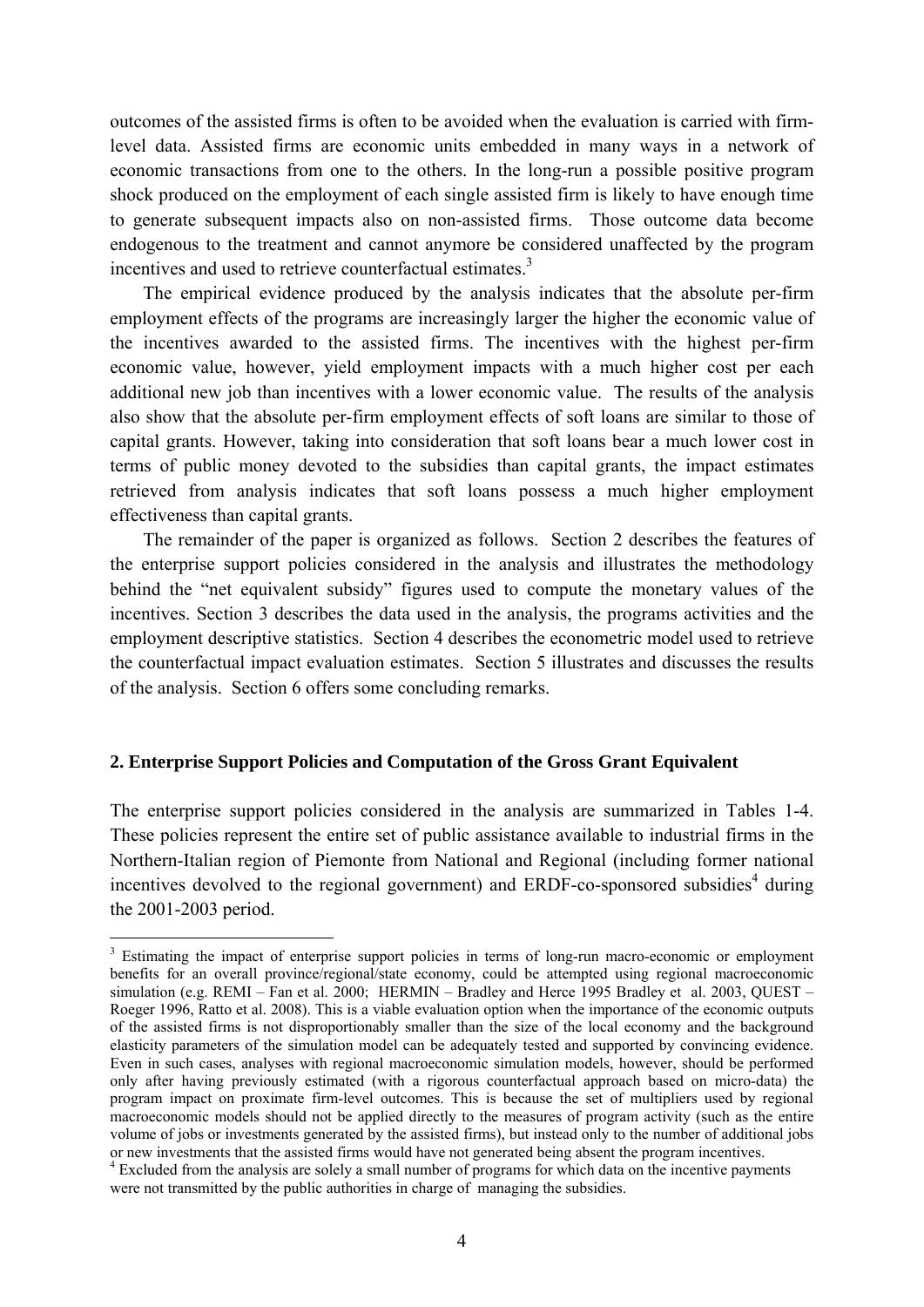#### [\[Tables 1-4\]](#page-21-0)

#### *2.1 Computation of the Gross Grant Equivalent*

In order to comparatively estimate the impacts of the different support programs, all data on the economic value of the incentives granted to the assisted firms are transformed into gross grant equivalent (GGE) values. The GGE values used in the analysis are computed as the net present values of the gross grant equivalent subsidy paid to the assisted firms (considered in terms of absolute value of the equivalent grant rather than as the ratio between the equivalent grant and the value of the assisted investment).

 In practical terms, data on the payments concerning capital grants subsidies (applicable to either capital- or interest-rate- expenditures), in most cases, were close to be readily interpretable as GGE. Data on soft loans (below-market-rate-loans) financing, instead, in order to be computed as GGE, needed to be transformed into the net present value of the difference between the flow of interest payments made by the assisted firms at the belowmarket-rate provisioned by the program and the flow of interest payments that the assisted firms would have made at market rates.<sup>5</sup>

## **3. Data on Programs Activities, Share of Assisted Firms, and Employment Descriptive Statistics**

The data used in the analysis is the result of integrating business data from the Italian National Statistical Institute (ISTAT) with governmental programmatic data.

Business data covering the years 2000-2003 come from ISTAT-ASIA (i.e. the statistical archive of active firms maintained by the  $ISTAT<sup>6</sup>$ ), which provides an extract of the statistical archives of active firms. The data contain employment and demographic information for all of the active firms located in the Piemonte region and operating in the following industrial sectors: mineral extractions (code C of the ISTAT Ateco-2002<sup>7</sup> classification); manufacturing activities (code D, ISTAT Ateco-2002); production and distribution of electricity, natural gas, steam and hot water (code E, ISTAT Ateco-2002). We also draw data from the ISTAT 2001 Italian Census of Industry and Services (for the part concerning the establishment-level data on local units located in the Piemonte region).

 Policy data come from various Italian public authorities, including the Ministry of Production Activities, Mediocredito Centrale, Regione Piemonte, Finpiemonte, and Sviluppo Italia. The data on program activity for each of the enterprise support policies contain information on the dates and amounts of each subsidy payment. Further, each of the program activity databases has the data organized by a unique identifier for the recipient firms, the

1

<sup>&</sup>lt;sup>5</sup> Formally, the GGE values computed for the data on soft loans benefits are retrieved following the specifications indicated in the Annex I of the Guidelines on National Regional Aid, Official Journal of the European Communities 98/C 74/19, 1998.

<sup>&</sup>lt;sup>6</sup> ISTAT-ASIA is formed by admninistrative data on firms demograpohic, employment and sales information provided by a number of Italian national agencies.

 $^7$  Ateco-2002 is the latest standard industrial classification produced by ISTAT.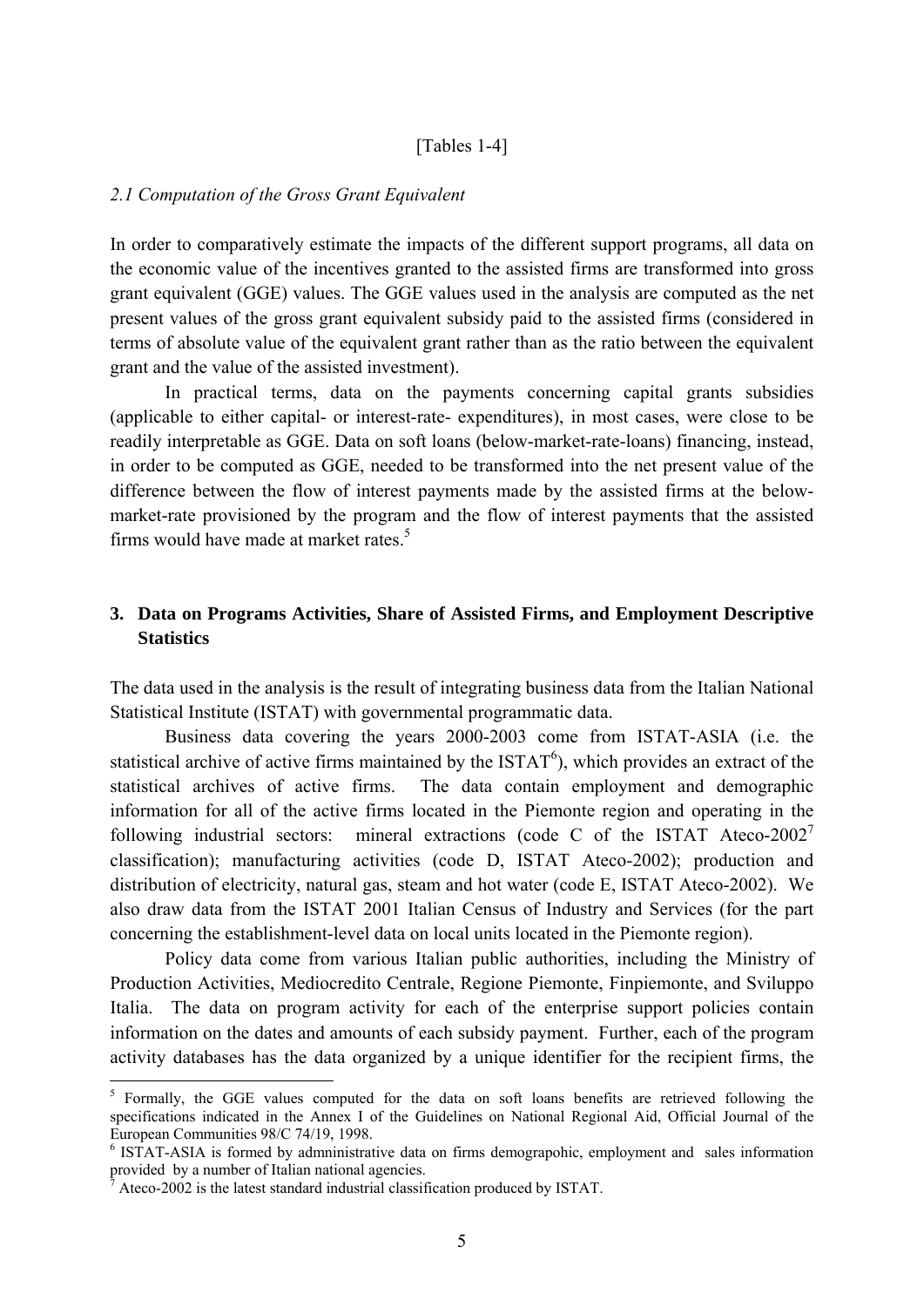V.A.T identification number. Such unique identifier allows the programmatic data to be merged with ISTAT business data. The final database includes the following firm-level information: geographic location of the firm legal residence; standard industrial sector (5 digits Atceo-2002); legal form of enterprise; yearly average stock of total employment (years 2000-2003); yearly monetary values (in terms of gross grant equivalent) of the subsidies received, sorted by name and type of the programs; number of firm's local units; whether or not the firm is a craft enterprise.

## *3.1. The Distribution of the Incentives by Type of Enterprise Support Programs and Characteristics of the Assisted Firms*

Table 5 illustrates the number of assisted projects funded by each of the twenty-five enterprise support programs considered in the analysis and the corresponding total gross equivalent grant (GGE) value of the incentives paid to the subsidized firms. The individual program registering the highest total GGE value of incentives awarded to firms in the Piemonte Region in the 2001-2003 period is Law 488/92, with 65.4 million  $\epsilon$ , equal to 16.5% of the total<sup>8</sup>. The program of Law 266/97, article 14, providing support to enterprises in distressed urban areas, follows with about 49.1 million  $\epsilon$  of GGE value of subsidies (equal to 12.4% of the total). The subsidies of Law 140/97 (R&D aid with automatic eligibility rules) are in third place with 48.8 million  $\epsilon$  of GGE (12.3% of the total).<sup>9</sup>

## [Table 5]

The distribution of the incentives by firm-size (measured by total number of workers), can be described as follows: firms with 10 to 49 workers receive a 46% share of the GGE value of all incentives; firms with 50 to 249 workers receive a 28% share of the GGE value of the incentives; 15% of the GGE value of the incentives are granted to the micro-firms with up to 9 workers; the remaining 11% of the GGE value of the incentives are granted to the large firms with 250 or more workers.

Also of interest is the distribution of the assisted firms by the number of different program interventions by which they were subsidized in the 2001-2003 period. Among all assisted firms, 38.3% were subsidized by two or more program interventions (22% by two interventions; 9.8% by three interventions; 6.5% by four or more interventions, with a maximum of eight different program interventions for two of the assisted firms). The remaining 61.7% of assisted firms were subsidized by a single program intervention.

 Sorted by firm size, the percentage of treated firms that were granted assistance by a single program varies from 79% for micro-firms up to 9 employees to 40% for firms between

1

<sup>&</sup>lt;sup>8</sup> With the exclusion of the portion of the program administered by the Italian Ministry of Education, University and Scientific Research which focused on supporting R&D projects and research centers.

<sup>&</sup>lt;sup>9</sup> Not surprisingly, in Table 5 the programs with the highest volume of GGE subsidies are those providing capital grant assistance. This is because, as indicated in section 2.1, the GGE value for the repayable soft loans is computed based solely on the net present value of the differential between the hypothetical flow of the marketrate interest rate payments on the assisted loan and the actual flow of the interest rate payments at the discounted rate.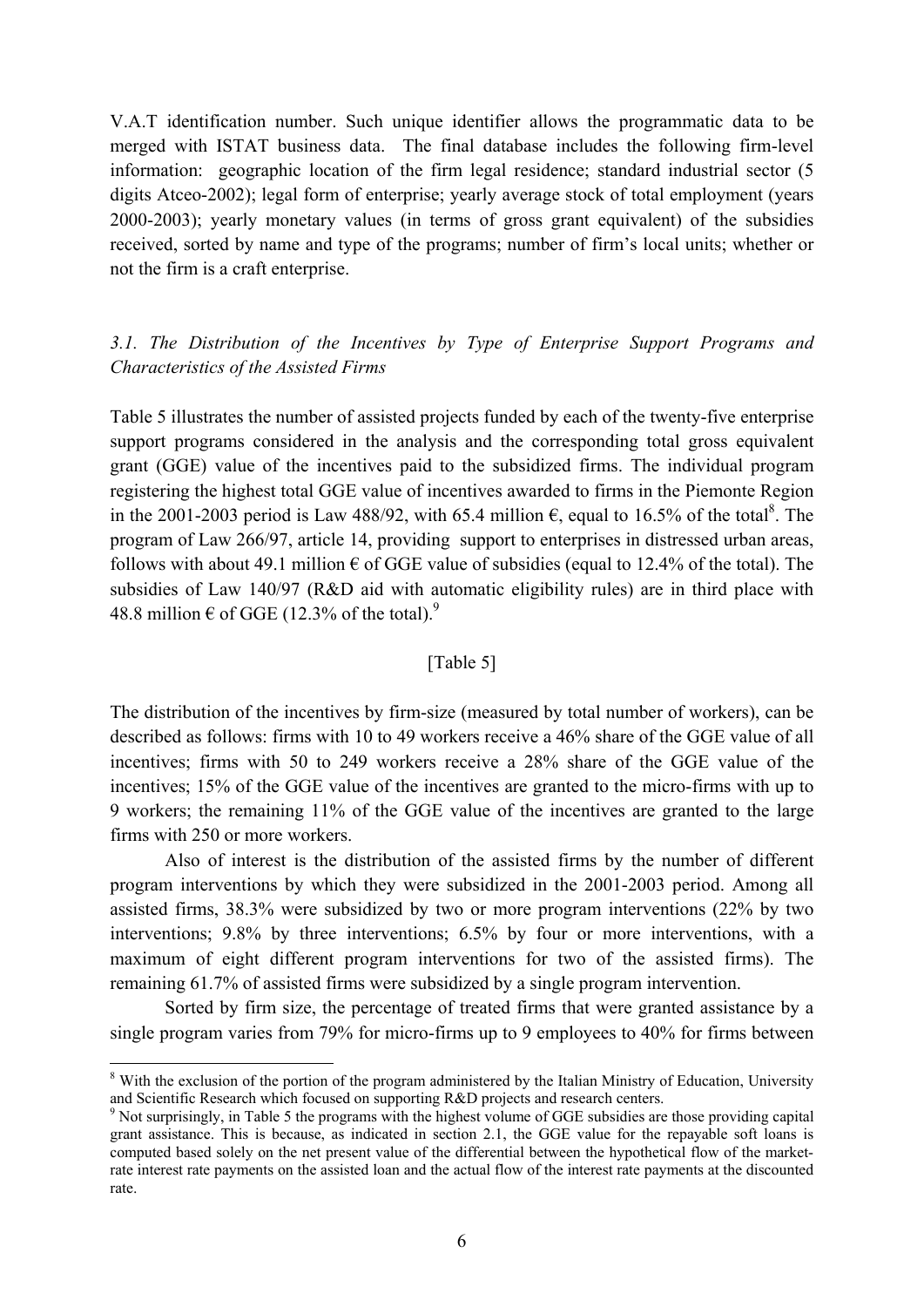50 and 249 employees (with 60% of the firms between 50 and 249 employees that received assistance under two or more different programs in the 2001-2003 period, Table 6). The percentage of subsidized firms assisted by multiple programs is also very high within the 10- 49 employees category, with 43.5% of such firms receiving assistance from two or more different programs. $10$ 

#### [Table 6]

#### *3.2. Percentages of Assisted Firms on the Total Number of Active Firms*

Table 7 shows the percentages of assisted firms on to the total number of active firms located in the Piemonte region. From 2001 to 2003, 11.1% of all active firms with industrial production activities (ISTAT Ateco2002 codes: C, D and E) were assisted under at least one business incentive program. Micro-firms with up to 9 employees, however, are composed by a large number of solo-entrepreneur firms (with no employees) engaging in professional services unsuitable for public assistance. Ignoring such micro-firms brings the number of assisted firms to much higher percentages. Among firms with 50-249 employees, 63.5% of all active firms were subsidized by at least one program during the 2001-2003 period, while such percentage is 42.7% and 37.5% for firms with 250 or more employees and firms with 10-49 employees, respectively.

## [Table 7]

#### *3.3 2000-2003 Employment Changes per Type of Assisted Firms*

1

Tables 8-14 contain the descriptive statistics for the 2000-2003 employment changes sorted by the categories of assisted firms based on the economic intensity and type of the public assistance that they received and on their initial firm-size. $11$ 

Table 8 highlights the  $2000-2003^{12}$  average per-firm absolute variation in the number of employees separately for assisted and non-assisted firms. To limit the effects of possible measurement errors in employment change figures, 47 outlier firms were excluded from the analysis (of which 35 non-assisted firms and 12 assisted firms). Such excluded firms experienced either a positive or negative workforce variation beyond 0.5 per thousand percentile limit of the 2000-2003 employment change distribution.

#### [\[Table 8\]](#page-28-0)

<sup>&</sup>lt;sup>10</sup> The number of different program interventions are computed by counting as a single intervention all of the subsidies granted by a same program in a same year.

<sup>&</sup>lt;sup>11</sup> It should be clear that such descriptive statistics do not represent in any way the actual impact estimates of the employment effects of the program. The employment changes highlighted in this section, indeed, could have be caused by many economic changes and factors totally independent by the programs interventions. To infer on the actual employment impacts due to the program incentives, such descriptive statistics have to be compared with a credible estimates of the counterfactual changes. Results from the next sections of this paper will highlight such counterfactual empirical evidence.

<sup>&</sup>lt;sup>12</sup> For new firms, such variation is the difference between 2003 and the year in which the firms started operating.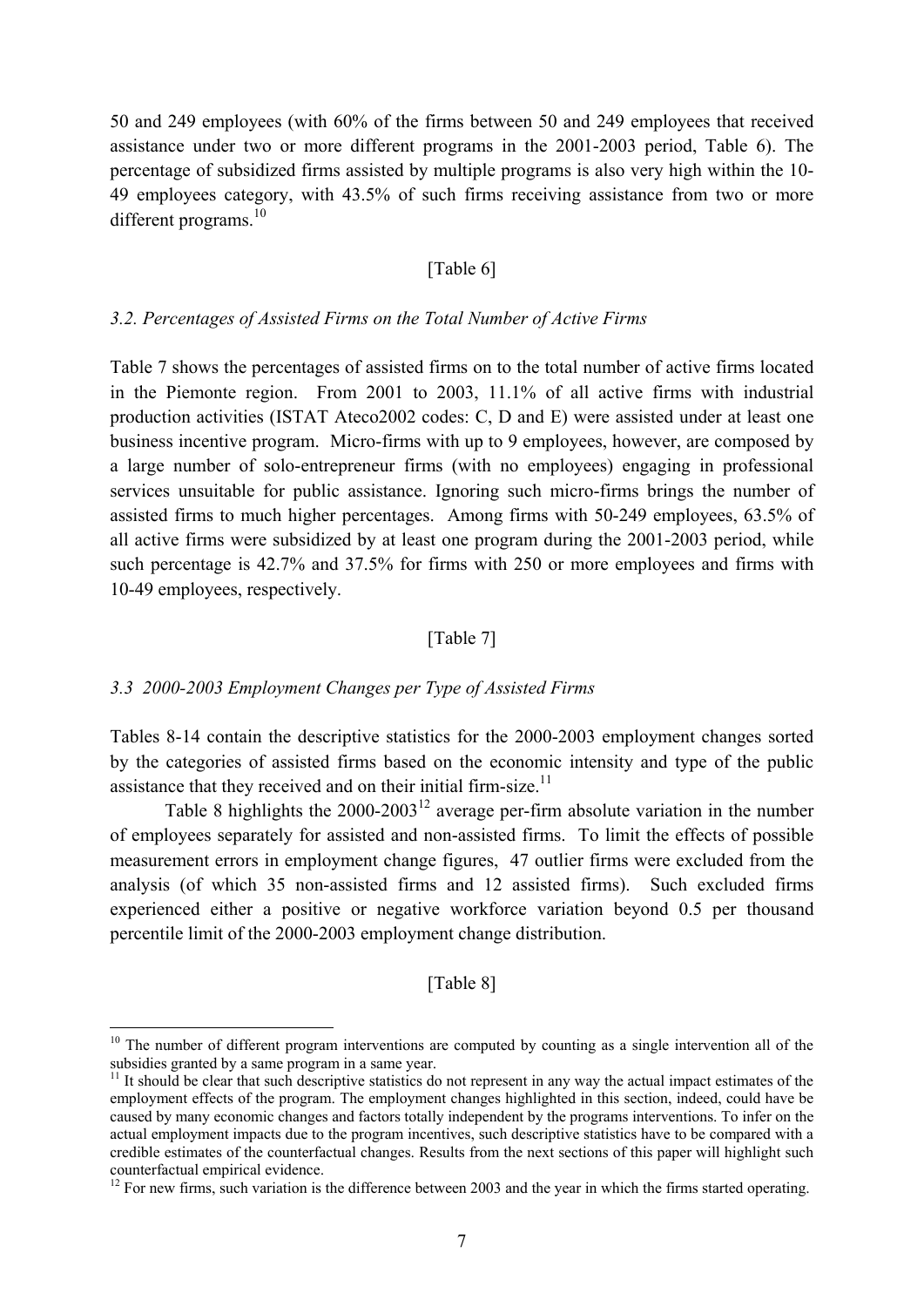The group of non-assisted firms in the 2000-2003 period experienced an average employment loss of 0.76 employees per firm. In the same period, the assisted firms experienced a positive average employment change of 0.48 employees per firm. The average employment change recorded by the assisted firms is further detailed in Table 9, which reports the average changes per categories of assisted firms based on the GGE value of the incentives received. Figures reported in Table 9 shows how the most positive average employment change was recorded in the firms that received incentives of the highest GGE value: Positive 15.9 employees per firm in the category of firms receiving incentives beyond the 99.5th percentile (with more than 909,742 $\epsilon$  GGE worth of incentives); positive 4.7 employees per firm in the category of firms with GGE incentives between the  $95<sup>th</sup>$  and the  $99.5<sup>th</sup>$  percentile (GGE between 269.302€ and 909.742€); positive 1.7 employees per firm in the category of firms with GGE incentives between the 90<sup>th</sup> and the 95<sup>th</sup> percentile (GGE between 168.795 $\epsilon$  and 269.302€); and positive 2.55 employees per firm for firms within the 9<sup>th</sup> decile (GGE between 89.351€ and 168.795€).

## [\[Table 9\]](#page-29-0)

Table 10 contains descriptive statistics for the 2000-2003 employment change experienced by categories of firms defined by both the GGE value and the type of the incentives that they received. The 236 firms assisted exclusively with soft loans, on average, experienced an employment increase of 1.61 employees per firm, while the increase recorded in firms assisted solely with capital grant was 0.13 employees per firm. The 1,049 firms assisted by both below-market-rate loans and capital grants, finally, experienced an increase of 1.57 employees per firm.

## [Table 10]

Table 11 reports the 2000-2003 per-firm average employment change sorted by firm size categories. In each firm-size category, non-assisted firms consistently recorded negative employment changes:  $-0.12$  employees for firms between 1 and 9 employees:  $-3.51$ employees for firms from 10 to 49 employees; -23.36 employees for firms from 50 to 249 employees; -19.19 employees for firms with 250 or more employees. Their counterpart assisted firms recorded instead positive employment changes in the categories up to 49 employees and a negative change in the categories from 50 employees up (of a magnitude largely inferior to that of the non-assisted firms in the category between 50 and 249 employees; and of a magnitude slightly larger than that of non-assisted firms in the 250 and more employees category).

 Within each firm-size category, the assisted firms that recorded the best employment outcomes were consistently the ones receiving incentives of the highest GGE value (i.e. firms within the IV quartile of the GGE distribution of assisted firms).

## [Table 11]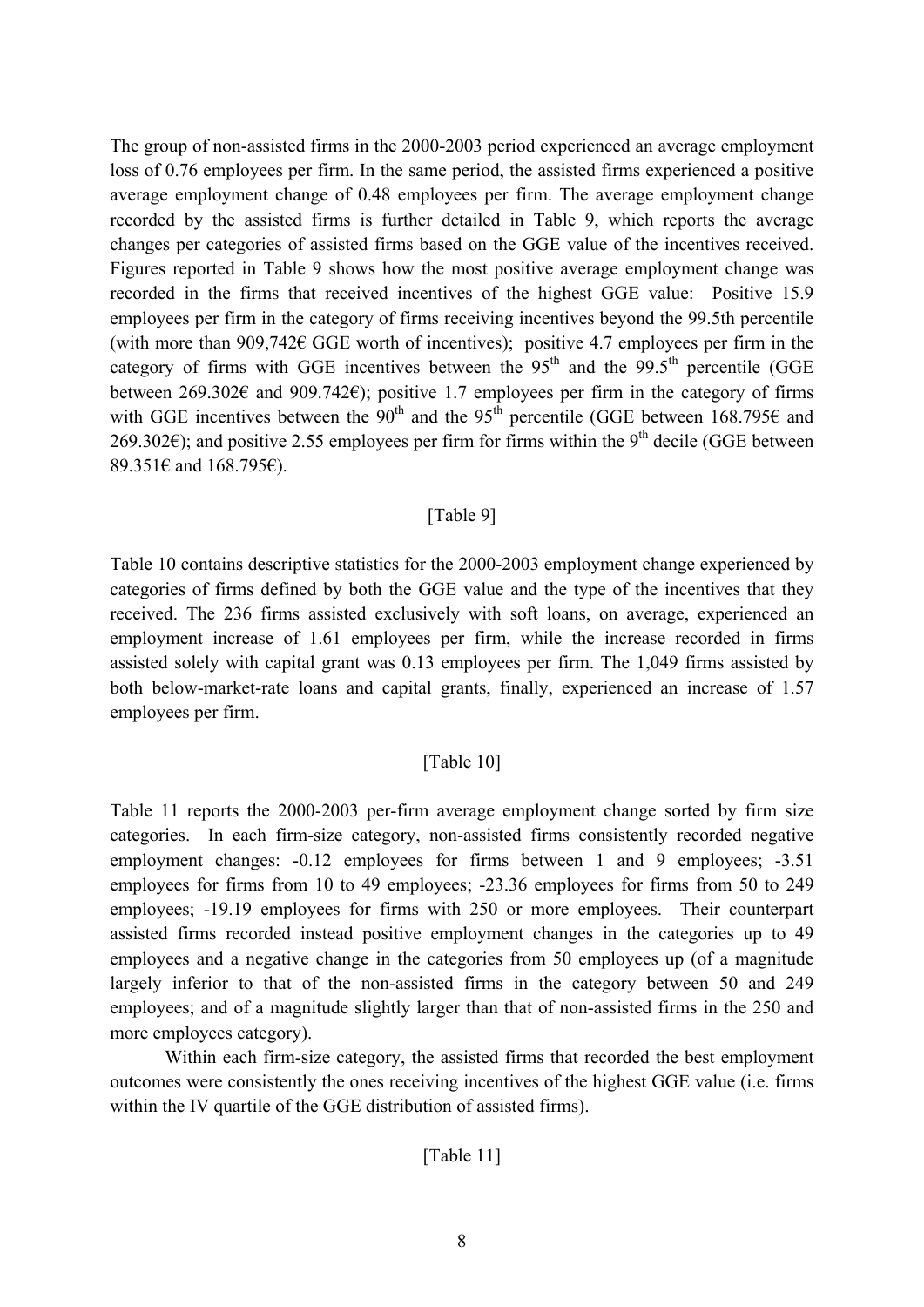Next, we turn to the methodological approach used to tease out the impacts of the program interventions by attempting to establish the counterfactual.

## **4. Methods**

Ideally, counterfactual impact evaluations of enterprise support policies require comparing the pre-post intervention outcome variation experienced in the group of treated units with an adequate estimate of the outcome variation that would have been experienced in the same treated units in the absence of the program intervention.

 To assess how much of the actual changes in the outcome variable of the analysis are attributable to economic trends and other factors completely independent from the programs interventions it is crucial to use data not only on firms that received assistance but to also on the non-assisted firms.

In general, comparing the outcomes of assisted and non-assisted firms follows an impact identification strategy referred to as "comparison group design." In "comparison group" designs, data on non-assisted firms are used as a base to estimate the magnitude of the outcome changes that would have affected the assisted firms also in the absence of the programs incentives. Using the non-assisted firms is a means to estimate the impact exerted on the outcome variable of the analysis by factors such as general or sectoral economic trends or socio-demographic, behavioral and institutional changes that are part of the overall economy in which both the assisted and non-assisted firms operate.

With comparison group design evaluations, if it were possible to analyze groups of assisted and non-assisted firms identical to each other, program impact estimates would be retrievable by simply comparing the average pre-post intervention changes in the outcome variable of interest between the assisted and non-assisted firms. Lacking a random assignment into the treatment, one of the fundamental challenges that the empirical analysis has to face is the fact that assisted and non-assisted firms may be different in many ways. When this is true, the different initial firm characteristics may interact differently with the general economic trends and/or socio-demographic, behavioral and institutional changes commonly experienced in the region where the assisted and non-assisted firms operate. Such different interactions could result in changes in the outcome variables that would occur differently between the assisted and non-assisted firms even in the absence of the program intervention, causing the program impact estimates to be biased (i.e. selection bias; see Bartik 2004, Bartik and Bingham 1997 and Bondonio 2000 for a general discussion of "comparison group designs" analyses).

 To address such selection bias issues within the general "comparison group design" approach, the empirical analysis implemented in the paper is a three steps "conditional difference in difference" (CDD) model (e.g. Heckman et al. 1998, Ho, Imai, King and Stuart. 2007).

In the first step, a single indicator is created to summarize all relevant firm characteristics (measured at the pre-intervention time, year 2000) that may interact with the general economic trends and/or socio-demographic, behavioral and institutional changes to generate a change in the employment dynamic for the subsequent years 2001-2003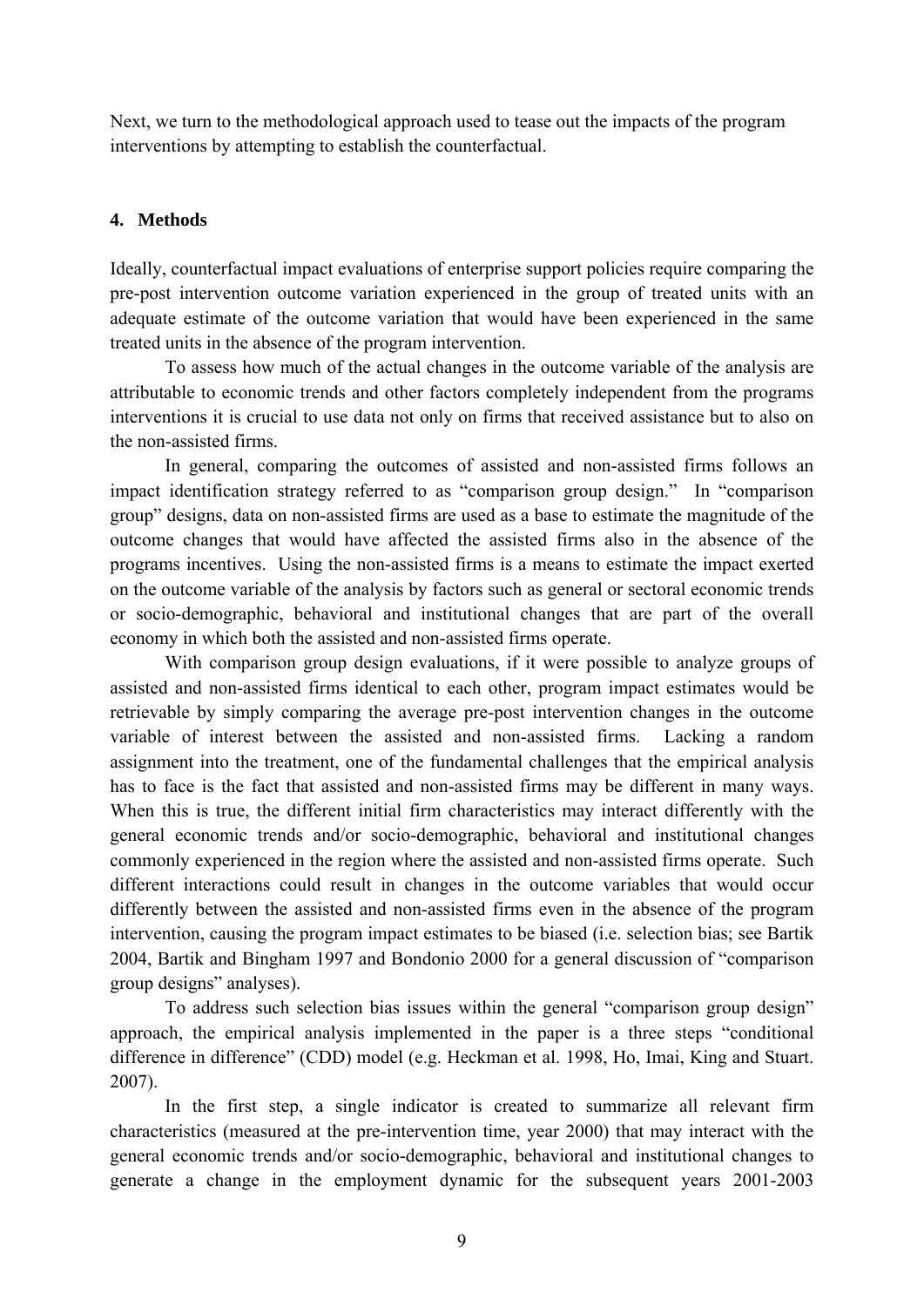(independently from the programs interventions). Such indicator, referred to as "propensity score" (PS), is estimated from a probit regression model estimated for each category of programs intervention considered in the analysis and yielding the predicted probability of receiving that particular type of program assistance for each firm (e.g. Bondonio 2009; Heckman, et al. 1997**,** 1998; Rosembaum and Rubin 1983; Bondonio and Engberg 2000).

 The second step establishes common support between assisted and non-assisted firms. For each category of treatment, the assisted firms with PS higher than the 99.5 percentile of the PS distribution of the firms not assisted under the same category of treatment are eliminated from the analysis. This procedure is aimed at eliminating, within each category of treatment, the assisted firms with initial characteristics too unique and non-comparable to those of the firms non-assisted under the same treatment category (Ho, Imai, King and Stuart. 2007, Bondonio and Engberg 2000).

 In the third step, the programs impacts for each category of treatment are estimated though a regression design characterized as a CDD model implemented on the sample of comparable firms selected from step two. In such CDD regression design, the outcome variable is differentiated between the post and pre-intervention time (2003-2000), ensuring that all of the unobserved differences that may exists between assisted and non-assisted firms (within each category of treatment) are controlled for if they are characterized as fixed effects (i.e. initial firms characteristics that affect future outcome variable levels in a constant manner over time). Through the inclusion of set of explicit covariates (expressing a number of observable firms characteristics such as industrial sector, size, location, and firm age) the model is also capable of controlling for the differential impact on the outcome variable between the assisted and non-assisted firms due to some remaining different initial observable characteristics, even if such characteristics are not characterizable as fixed effects and they may affect future outcome variable levels in a non constant manner over time.

 The estimation of such a three steps empirical model is finally completed by an extensive sensitivity analysis aimed at testing the volatility of the program impact estimates to different functional forms with which the observable control variables may be included in the actual specifications of the CDD regression design described in step three.

 The 2000-2003 firm-level employment changes used as the outcome variable of the model is expressed in terms of absolute changes rather than as percentage changes. This is because the economic rationale of the enterprise support programs considered in the analysis is based on producing socio-benefit outcomes at the level of the local economies surrounding the place in which the assisted firms operate. As a result, the social benefit of each additional job generated by the programs incentives (compared to what would have happened in the absence of the program) is to be weighted equally whether or not such additional job is generated in a small or large firm. While from the point of view of the assisted entrepreneurs, the significance of a given employment change has to be weighted based on the initial size of the assisted firm, this is not necessarily the case from the point of view of employment changes for a local community, and operationalizing employment changes as percentage changes would place an unjustified larger weight to the outcomes produced in the smaller assisted firms.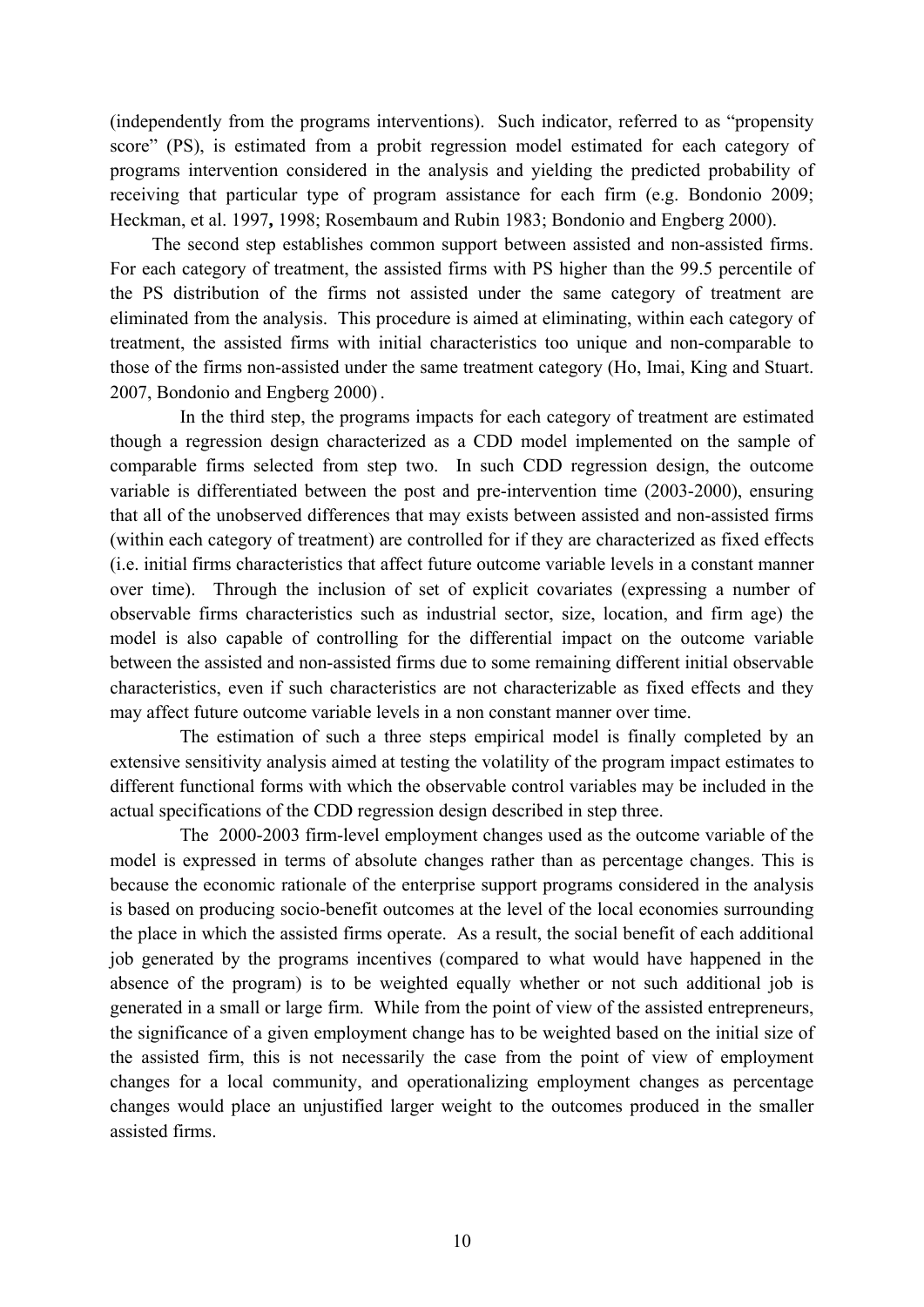## *4.1. Model specifications*

The model specifications are operationalized differently according to the types of categorical treatment variables included in the CDD regression design.

## *-Impact Estimates by the Economic Intensities of the Incentives*

In order to estimate the differential impacts of the program incentives at different levels of the economic value of the incentives, two model specifications were adopted. The first specification contains four binary treatment variables based on the quartile thresholds of the distribution of the GGE values of the incentives received by the assisted firms. The second specification contains twelve binary treatment variables based on the decile thresholds of the distribution of the GGE values of the incentives, with the last decile (which contains assisted firms with outlier GGE value of the incentives) further divided into three categories: 90- 95 percentile thresholds; 95-99.5 percentile thresholds; and above the 99.5 percentile threshold. Impact estimates obtained from the first specification highlight the absolute (per-firm) employment variation attributable to the programs incentive, separately estimating the differential impacts of four different categories of the economic values of the incentives. Similarly, the second specification yields the programs employment effects separately estimating the differential impacts of twelve different categories of the economic values of the incentives.

In detail, the two model specifications are estimated through the following three steps:

I) Estimation of a set of *n* probit models (n=5 for the first specification; n=13 for the second specification) in which the dependent variables are the categorical treatment variables (4 and 12, respectively, in addition to 1 non-treated category n=0):

 $P[T^n=1] = f(DIM, PROV, SETT, CRAFT, SINGLE EST, NEW, VANISH);$  (1)

Where:

 $n=[1<sup>st</sup> quartile, 2<sup>nd</sup> quartile, 3<sup>rd</sup> quartile, 4<sup>th</sup> quartile, 0]$  (for the first specification);  $n = [I^{st}$  decile;……; 9<sup>th</sup> decile, 90-95 perc; 95-99.5 perc; ≥99.5 perc; 0] (for the second specification);

 $T^{(n=1 qrt)}$  =1 if a firm received a GGE economic value of the incentives below the threshold of the first quartile of the distribution;

> =0 if a firm either did not receive any incentive or received incentives of different GGE value;

$$
\left[\ldots\right] \atop T^{(n=1\,dec)}
$$

 $=1$  if a firm received a GGE economic value of the incentives below the threshold of the first decile of the distribution;

=0 if a firm either did not received any incentive or received incentives of different GGE value;

[…]

 $T^{(0)}$  =1 if a firm did not receive any incentives during the 2001-2003 period;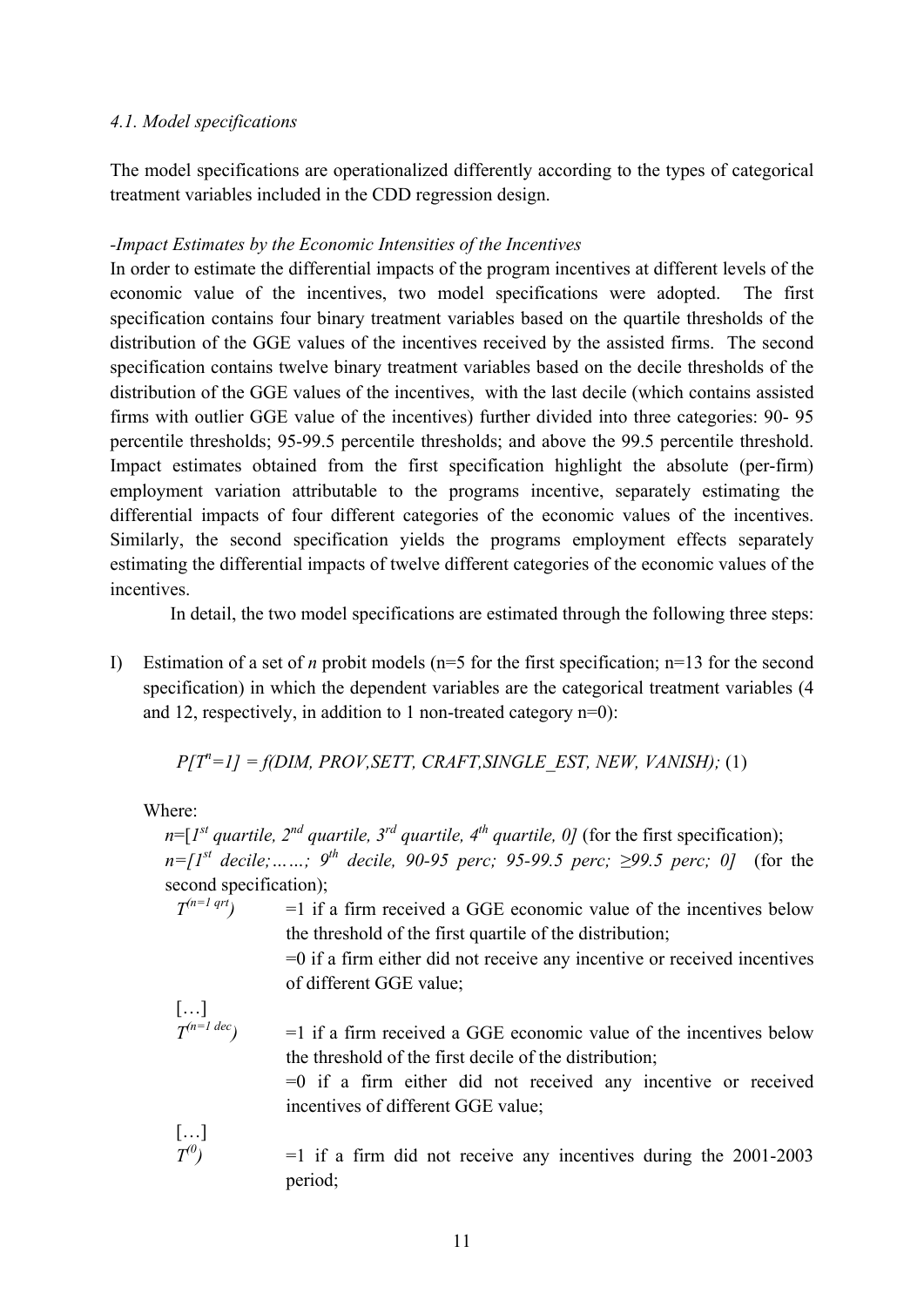- =0 if a firm did receive any type of incentives;
- DIM= set of four binary variables coding whether or not a firm belongs to one of the following size categories: micro-firm (0-9 employees); small firm (10-49 employees); medium firm (50-249 employees); large firm (250 or more employees);
- $PROV = set of eight binary variables coding the province location of the firm's$ headquarters:
- SETT =set of sixteen binary variables coding the industrial sector of the firms (following the two-digit ISTAT Ateco2002 classification);
- $CRAFT = 1$  for craft firms (for which public assistance may also be available through additional dedicated programs);
	- $= 0$  for non-craft firms;
- SINGL EST<sup>= 1</sup> for single establishment firms;  $= 0$  for multiple establishment firms; NEW  $= 1$  for firms that began operating after 2000;  $= 0$  for firms already in existence during year 2000; VANISH  $=$  1 for firms that cease operations during the 2000-2003 period;
	- $= 0$  for firms continuing to operate during the 2000-2003 period.
- II) The propensity scores obtained from each of the probit specifications estimated in step I) are separately ordered for the firms having  $T<sup>n</sup>=1$  and  $T<sup>n</sup>=0$  for each of the *n* treatment categories considered in the two model specifications. Separately for each of the *n*  treatment category, the firms with  $T<sup>n</sup>=1$  (the treated firms for the n<sup>th</sup> treatment category) having a PS higher than the 99.5 percentile of the PS distribution for the  $T<sup>n</sup>=0$  firms are eliminated from the analysis.
- III) Programs impact estimates are retrieved through the following CDD regression design estimated from the sample of firms resulting from step II:

$$
\Delta Y_i = \alpha + \sum_n \beta T^n_i + \sum_d \phi DIM\_d_i + \sum_p \phi PROV\_p_i + \sum_s \sigma SETT\_s_i + \pi CRAFT_i +
$$
  
 
$$
\theta SINGLE\_EST_i + \omega NEW_i + \gamma VANISH_i + \epsilon
$$
 (2)

Where

 $\Delta Y_i = 2000 - 2003$  absolute employment change;

 $\sum_{n} \beta T^{n}$  = set of treatment status variables specified as follows:  $n \in \{1^{\text{st}} \text{ quarter}; 2^{\text{nd}}\}$ quarter; 3<sup>rd</sup> quarter; 4<sup>th</sup> quarter} for the first specification<sup>13</sup>; n 
ightarrow 1<sup>3</sup> decile; 2<sup>nd</sup> decile;  $\ldots$   $8^{th}$  decile;  $9^{th}$  decile, 90- 95 percentile; 95-99.5 percentile; >99.5 percentile for the second specification<sup>14</sup>;

<sup>&</sup>lt;u>.</u> <sup>13</sup> 1<sup>st</sup> quartile (<9,661€ GGE); 2<sup>nd</sup> quartile (9,661€-25,685€ GGE); 3<sup>rd</sup> quartile (25,686€-69,857€ GGE); 4<sup>th</sup> quartile (>69,857 $\notin$  GGE).

<sup>&</sup>lt;sup>14</sup> 1<sup>st</sup> decile (<4,085€ GGE); 2<sup>nd</sup> decile (4,086€-7,586€ GGE); 3<sup>rd</sup> decile (7,587€-11,860€ GGE); 4<sup>th</sup> decile  $(11,861-17,532€ GGE)$ ; 5<sup>th</sup> decile  $(17,533€-25,685€ GGE)$ ; 6<sup>th</sup> decile  $(25,686€-37,187€ GGE)$ ; 7<sup>th</sup> decile  $(37,188-56,108€$  GGE); 8<sup>th</sup> decile  $(56,109€-89,350€$  GGE); 9th decile  $(89,351€-168,795€$  GGE); 90-95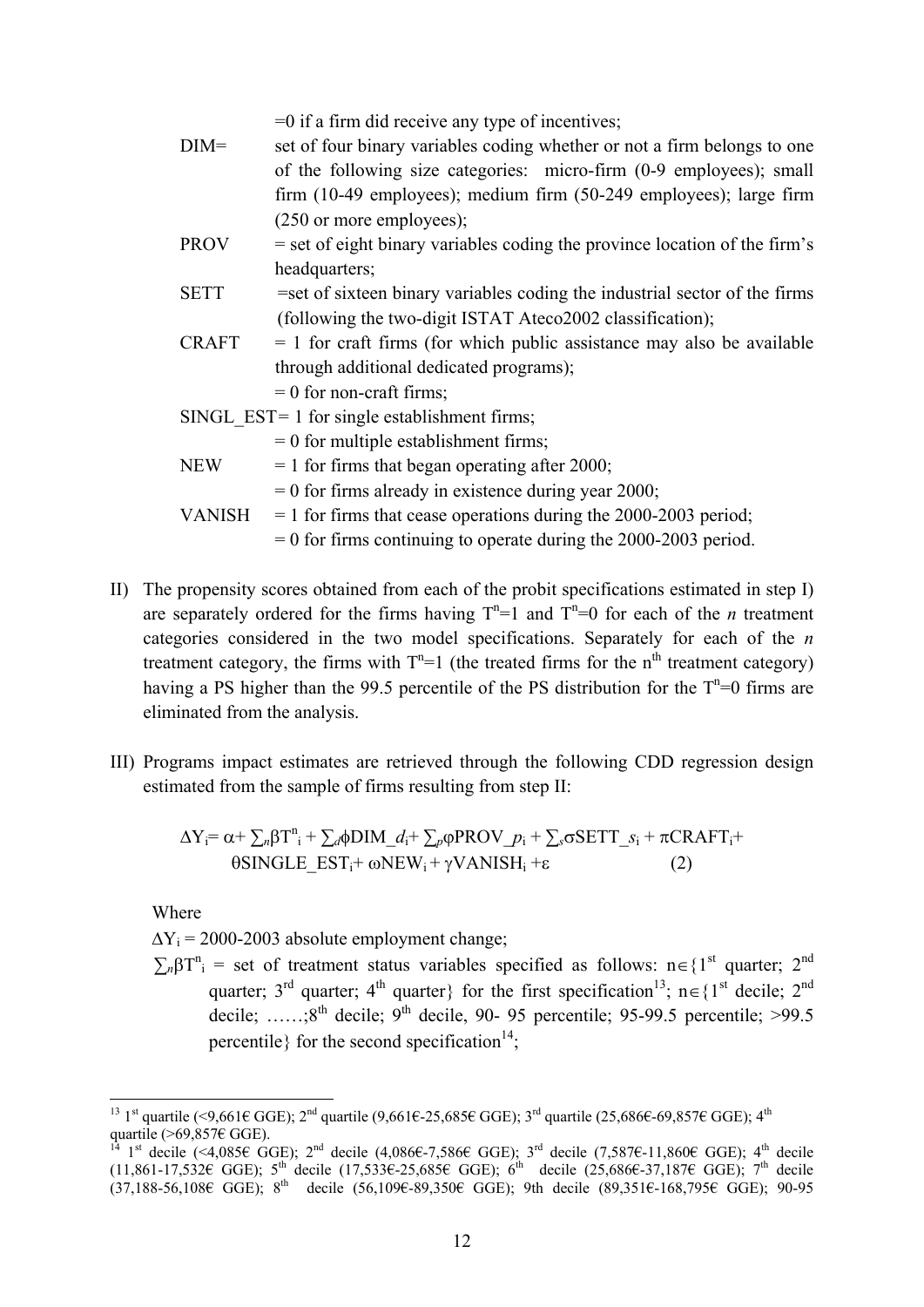Equation (2) expresses the 2000-2003 employment change as a function of the program incentives and a series of pre-intervention firm specific characteristics representing a source of potential outcome variation due to factors that are independent from the programs incentives.

By differencing the outcome variable, the model controls for firm-specific unobserved fixed effects that may affect employment differently between firms of different treatment categories and non-treated firms. Through the inclusion of the set of binary control variables (DIM, PROV, SETT, CRAFT SINGLE EST NEW VANISH) the model of equation (2) also controls for employment-change differences due to heterogeneity between treated and nontreated firms (and between firms of different treatment categories), when such heterogeneity is not characterized in terms of fixed effects.

#### *-Impact estimates by the types of programs incentives*

The differential impacts of the program interventions due to the different types of incentives awarded to the assisted firms are estimated through two additional specifications of the baseline CDD model previously described.

The first specification includes three categorical treatment variables in the model of equations (1) and (2) in order to separately estimate the employment impact of the incentives under the form of capital grants, $15$  soft loans and a combination of both. The second specification, at the expense of some statistical efficiency, includes ten different categorical variables in the model of equations (1) and (2). Such ten treatment variables are aimed at estimating the different employment impact of the different types of incentives, simultaneously controlling for the economic value of the incentives (as expressed by the GGE). This is achieved by generating each categorical treatment variable from cross tabulating four different degrees of the economic value of the incentives with the distinction between capital grants, soft loans and capital grants plus soft loans.<sup>16</sup>

#### **5. Results**

Table 12 highlights the programs impact estimates for four different categories of treated firms based on the overall economic value (in terms of gross grant equivalent -GGE) of the incentives. The results show that the average employment impact of the programs is 1.87 additional jobs compared to what would have happened without the programs incentives in each assisted firm when the per-firm GGE value of the incentives is within the first quartile of distribution (less than 9,661 $\epsilon$ ); 1.69 additional jobs per assisted firm when the GGE value of the incentives is between  $9.662\epsilon$  and  $25.685$  (second quartile of the distribution): 3.20

percentile (168,796€ -269,302€ GGE); 95-99.5 percentile (269,303€ - 909,742€); >99.5 percentile (>909,742€ GGE).

<sup>&</sup>lt;sup>15</sup> The capital grants category also includes fiscal bonuses, non-refundable contributions to pay for interest rate expenses without the offering of any additional collateral guarantee to the underlying loan.

<sup>&</sup>lt;sup>16</sup> Such cross tabulation is yielding ten treatment variables instead of twelve because none of the firms assisted by soft loans received subsidies with a combined GGE value above the threshold of the II° quartile (25,685€, Table 10).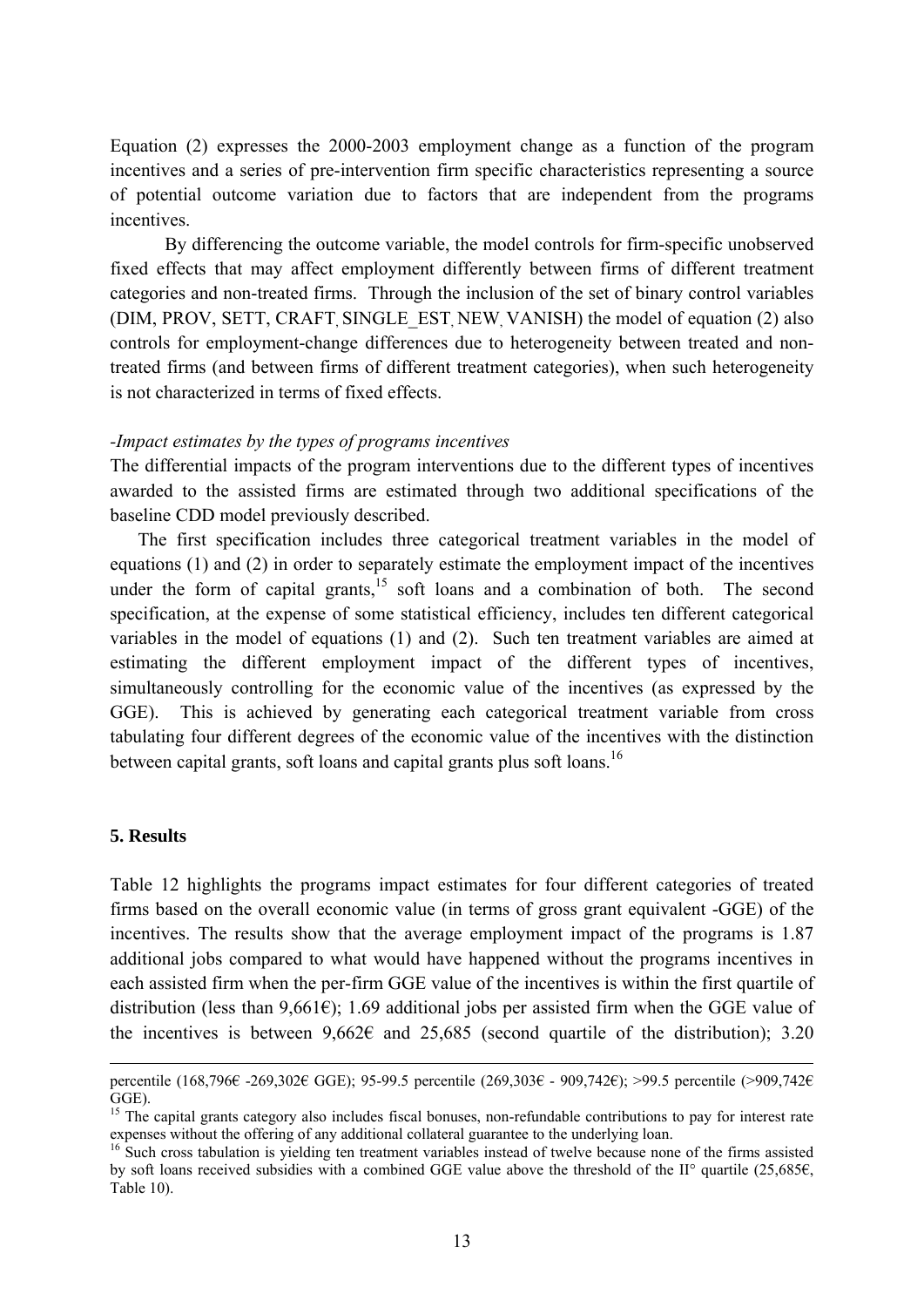additional jobs per assisted firm when the GGE value of the incentives is between  $25,686 \in$ and 69,857 $\epsilon$  (third quartile of the distribution); 6.87 additional jobs per assisted firm when the GGE value of the incentives is greater than  $69,857\epsilon$  (fourth quartile of the distribution).

## [Table 12]

Based on the impact estimated reported in Table 12, the overall employment impact produced by the incentives awarded to the entire set of the 5,284 assisted firms can be summarized as follows:

- The 6.5 million  $\epsilon$  spent for the incentives with a per-firm GGE value less than 9.661 $\epsilon$ (first quartile threshold) accounted for a total increase of approximately 2,470 jobs compared to what would have happened in the absence of the incentives. The average cost for each job attributable to the incentives is equal to about  $2,640\epsilon$ ;
- The 21.75 million  $\epsilon$  spent for the incentives with a per-firm GGE value between 9,661 $\epsilon$  and 25,685 $\epsilon$  (second quartile) accounted for a total increase of approximately 2,235 jobs (compared to what would have happened in the absence of the incentives), with an average cost of each job attributable to the incentives equal to about  $9.730\epsilon$ ;
- The 57.3 million  $\epsilon$  spent for the incentives with a per-firm GGE value between 25,685€ and 69,857€ (third quartile) accounted for a total increase of approximately 4,330 jobs compared to what would have happened in the absence of the incentives, with an average cost for each job attributable to the incentives equal to about  $13,550\epsilon$ ;
- The 288.9 million  $\epsilon$  spent for the incentives with a per firm GGE value above 69.857 $\epsilon$ accounted for a total increase of approximately 9,058 jobs compared to what would have happened in the absence of the incentives, with an average cost for each job attributable to the incentives equal to about  $31,891$ €.

For the sake of brevity, detailed results from the second model specifications (including 12 different treatment categories based on different per firm GGE values) are not shown and are available from the authors. Findings from such model, however, are very much in agreement with the results summarized in table 12:

- The per-firm employment impacts of the incentives are confirmed to be the highest in the treatment categories with the greatest GGE value (except for a slight decrease of the employment impact going from the two lowest deciles to the deciles immediately above them; and with a sharp increase of the employment impact for the incentives in the highest percentile –GGE above 909,742  $\epsilon$ );
- When weighting the employment impacts by the GGE value of the incentives, the average cost for each additional job is again greater the higher is the economic value  $(GGE)$  of the subsidy received by the assisted firms.<sup>17</sup>

1

 $17$  To correctly interpret these results, it is important, once again, to keep in mind that the economic value of the incentives (expressed in terms of GGE) does not coincide with the total value of the subsidized investment made by the assisted firms. As a result, the average cost per each additional job attributable to the incentives should not be interpreted as the volume of the additional investments required to generate an additional job. Moreover, the economic value (in terms of GGE) of all of the incentives awarded as soft loans is generally quite low. Receiving incentives with an economic value in the lowest percentiles is therefore strongly correlated with the receiving of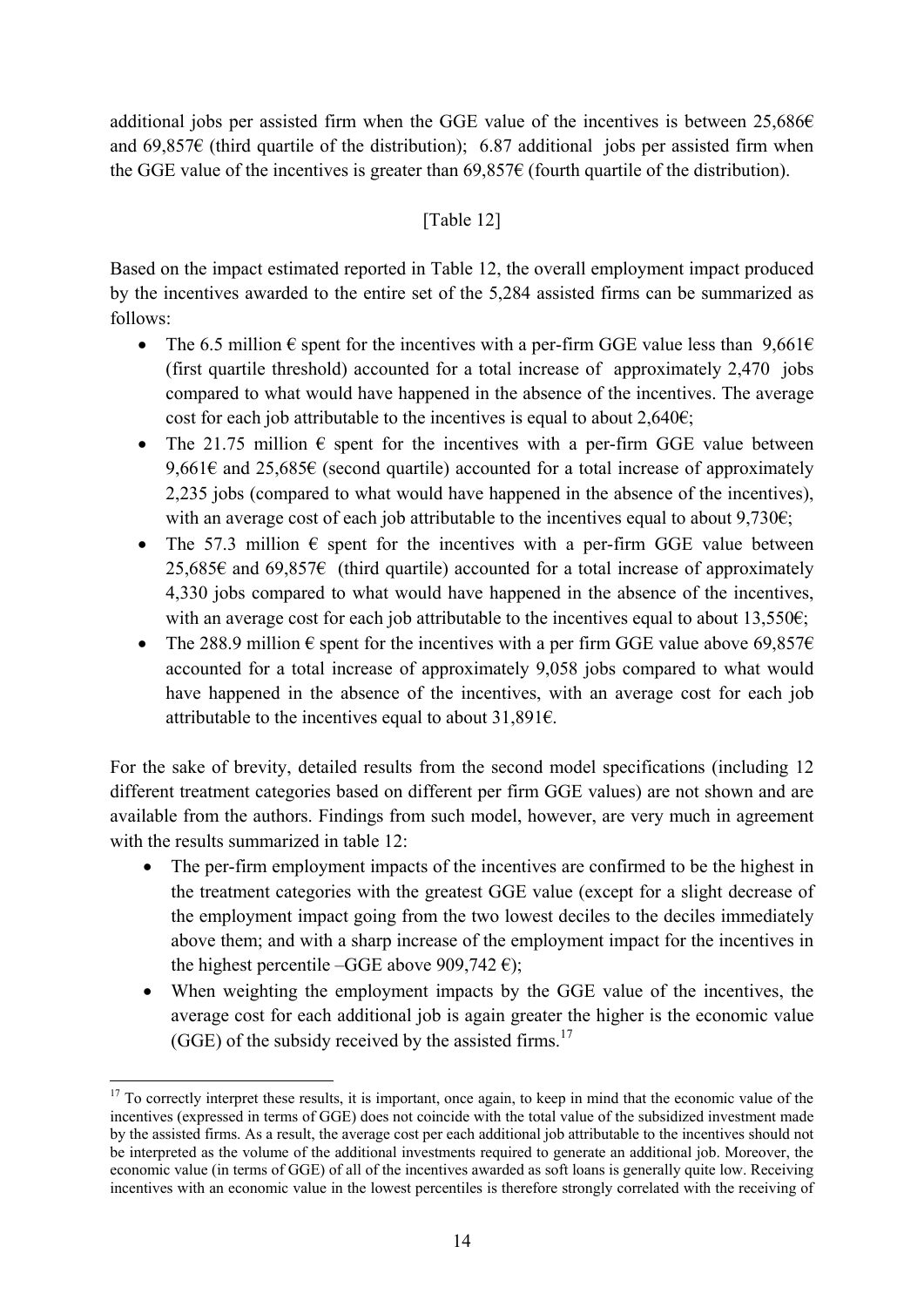## *5.1 Impact Estimates by Types of Incentives*

Table 13 summarizes the impact estimated sorted by the different types of incentives awarded to the subsidized firms. The coefficient estimates reported in Table 13 separately highlight the number of additional jobs (against a counterfactual estimate) generated on average by each treated firm belonging to three different categories: firms assisted solely by soft loans; firms assisted solely by capital grants; firms assisted by both soft loans and capital grants. When a treated firm receives capital grant assistance, the per-firm average employment gain compared to what would have happened in the absence of the incentives is estimated to be on average 2.83 additional jobs, all else equal. If a treated firm receives only soft loans, the perfirm average employment gain compared to what would have happened in the absence of the incentives is estimated to be 2.44 additional jobs. For treated firms granted with both capital grants and soft loans assistance, the estimated per-firm average employment gain compared to what would have happened in the absence of the incentives is estimated to average 4.16 additional jobs.<sup>18</sup>

## [Table 13]

The results from the second model specification, which allows separate identification of the employment impacts for capital grants, soft loans and mixed types of assistance, controlling for four different intensities of the economic value of the incentives, can be summarized as  $follows: <sup>19</sup>$ 

- When the incentives have a GGE value up to  $9.661\epsilon$ , the threshold of the first quartile of the distribution, soft loans generate a per-firm employment average gain of 2.53 jobs compared to what would have happened in the absence of the incentives. This estimate corresponds to an average cost of each job attributable to the incentives equal to 852  $\epsilon$ . Capital grants generate a per-firm employment gain of 1.52 jobs, with an average cost of each job attributable to the incentives equal to 3,580  $\epsilon$ . Multiple aid under the form of both soft loans and capital grants generate a per-firm employment gains of 2.55 jobs, with an average cost of each job attributable to the incentives equal to  $2,351 \in$ .
- When the incentives have a GGE value between  $9,661\epsilon$  and  $25,685\epsilon$ , second quartile of the distribution, capital grants generate a per-firm employment gain of 1.84 jobs,

soft loans instead of capital grants. Because of such correlation, the impact heterogeneity across the different categories of economic values of the incentives should be considered as affected not only by the different monetary values of the incentives but also by the different types of assistance (soft loans versus capital grants). Such employment impact heterogeneity across different types of assistance is specifically highlighted in the results summarized in Table 13.

<sup>&</sup>lt;sup>18</sup> Such estimates are under the form of categorical average treatment impact, ignoring the possible heterogeneity among the different economic values of the incentives received by the firms assisted with capital grants, soft loans or both these forms of assistance. Results that also incorporate heterogeneity in the economic values of the incentives are presented later in this section.

 $19$  For the sake of brevity, tables with the complete results from this model specification are not included in the paper and are available upon request to the corresponding author: daniele.bondonio@sp.unipmn.it.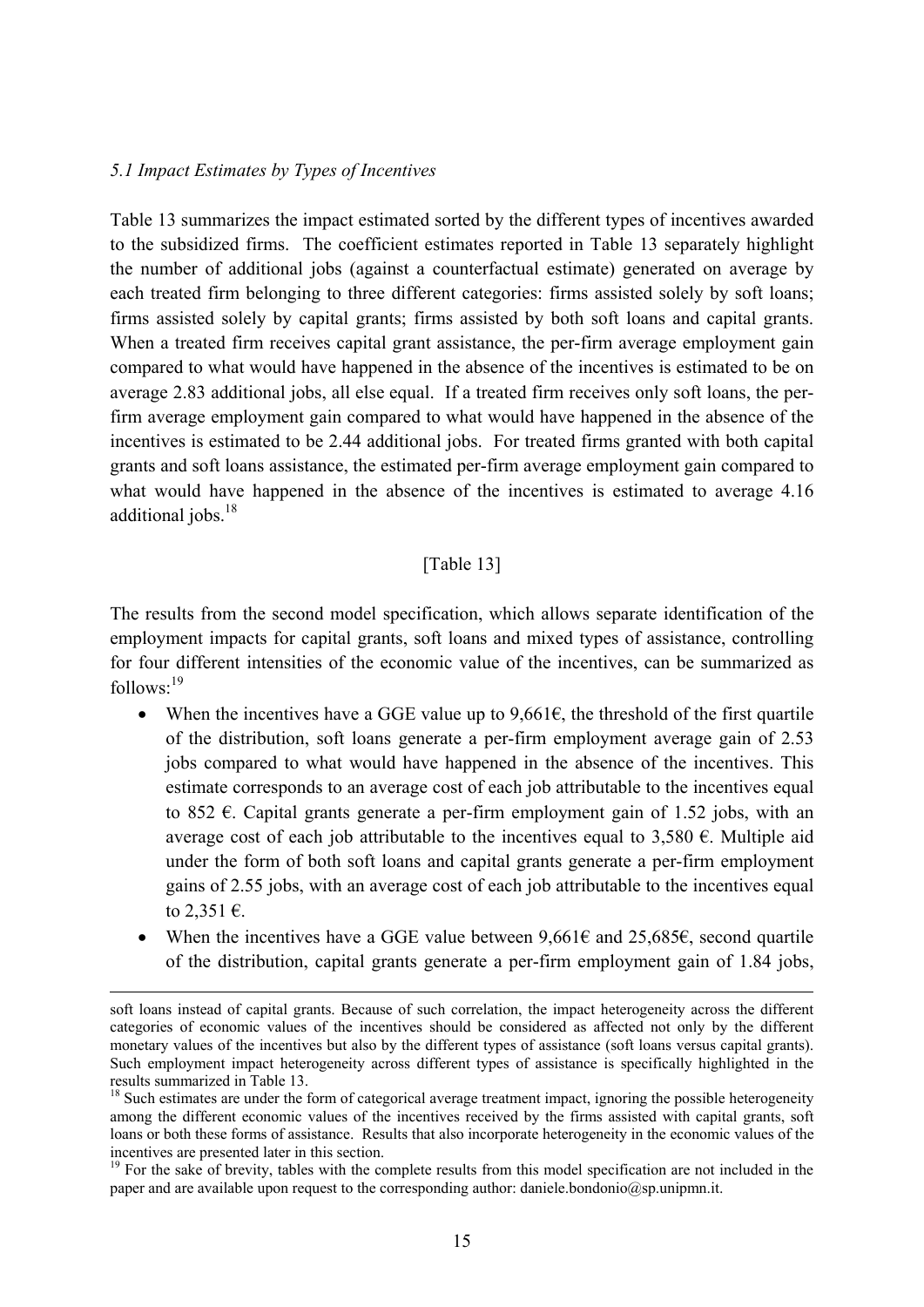with an average cost of each additional job equal to 8,899€. Multiple aid under the form of both soft loans and capital grants generate a per-firm employment gain of 1.14 jobs, with an average cost of each additional job equal to  $14.823 \epsilon^{20}$ .

- When the incentives have a GGE value between 25,685 $\epsilon$  e 69,857 $\epsilon$ , the third quartile of the distribution, capital grants assistance generates an average per-firm employment gain of 2.94 jobs, with an average cost of each additional job equal to 14,498  $\epsilon$ . Multiple aid under the form of both soft loans and capital grants generate an average per-firm employment gain of 3.57 jobs, with an average cost of each additional job equal to 12,868€.
- When the incentives have a GGE value above 69,857  $\epsilon$ , the fourth quartile of the distribution, capital grants generate a per-firm employment gain of 7.32 jobs, with an average cost of each additional job equal to 29,733€. Multiple aid under the form of both soft loans and capital grants generate a per-firm employment gain of 7.18 jobs, with an average cost of each additional job equal to 30.755 $\varepsilon$ <sup>21</sup>

Overall, the results highlight that the average employment impact of the programs without controlling for the differences in their economic value is of the same magnitude across the various types of incentives. Soft loans, however, do show a greater effectiveness than capital grants due to the fact that they achieve the same degree of efficacy as capital grants by offering to the assisted firms a "gift" in terms of public money devoted to the incentives of lesser monetary value than capital grants, resulting in lower average cost for each additional job attributable to the incentive programs.

## *5.2 Results of the Sensitivity Analysis*

1

The robustness of the employment estimates is tested through an extensive sensitivity analysis composed of a series of additional model specifications.

 The alternative specifications are obtained through different choices in selecting the functional forms by which the independent variables are inserted in the third step of the empirical model (equation 2). For the sake of brevity, it is not possible to describe the detailed results of all the different specifications included in the sensitivity analysis, but the complete results are available upon request. Overall, the empirical evidence yielded by the entire set of the different specifications included in the sensitivity analysis is in close agreement with the results presented.

 $20$  For such incentives with GGE values within the second, third and fourth quartile of the distribution, it is not possible to identify the employment impact of the soft loans. This is because in all the program activity data used in the analysis the GGE values of such incentives are always below the threshold of the first quartile (9,661€), with the only exception of three cases with a GGE value within the second quartile threshold 25,686€).<br><sup>21</sup> As already mentioned before, it is important to emphasize that the differential impact estimates obtained for

the different types of incentives are obtained controlling for the economic value of the subsidies operationalized as the cost to the public of the incentives (GGE) and not under the form of the total financing awarded to the assisted firms. In the case of soft loans incentives, it is worth reiterating that the GGE value is largely inferior to the total financing received to the assisted firms for their subsidized investments.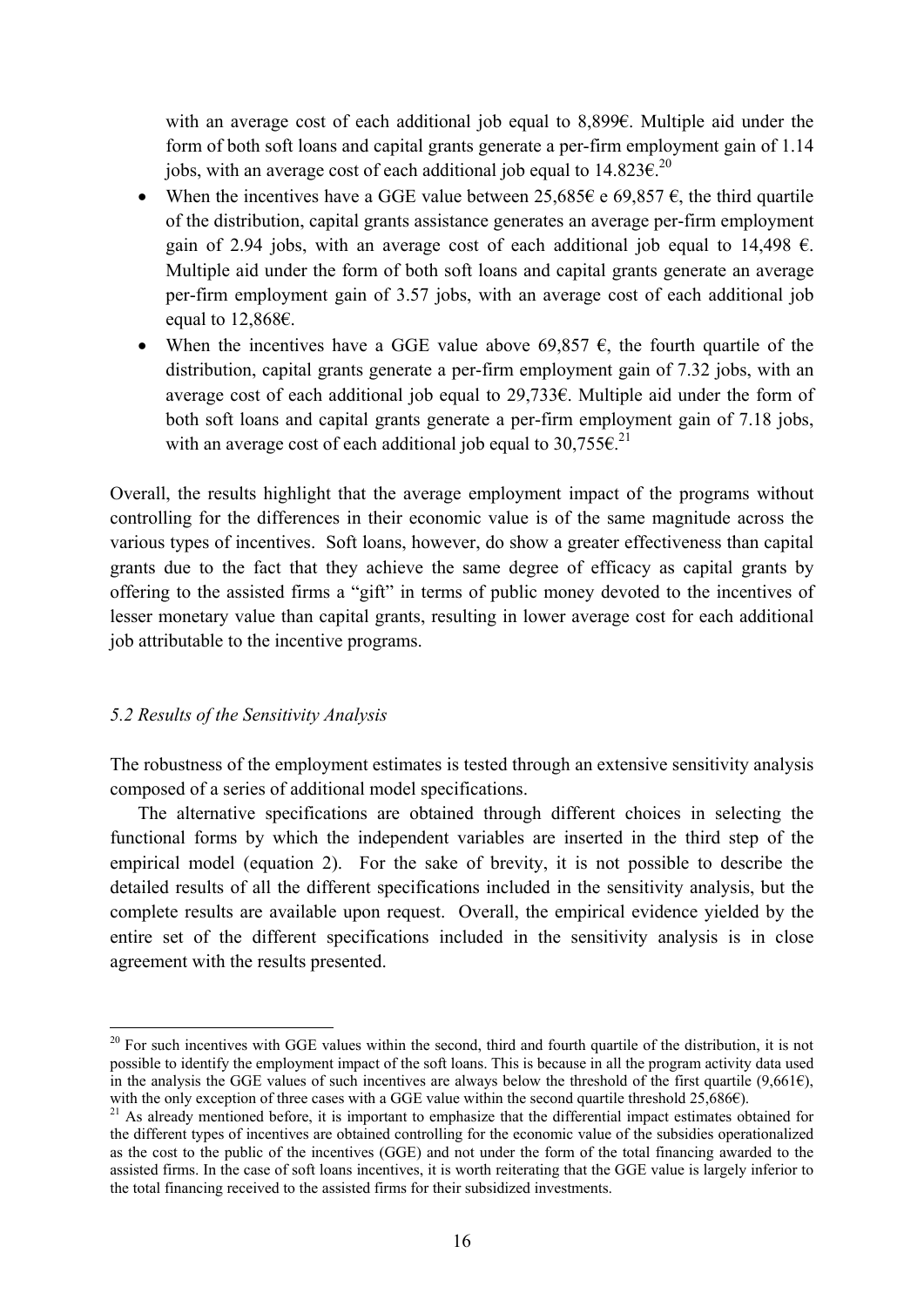## *5.3 Caveats and Limitations*

- The sample of firms assisted with soft loan incentives is quite small (236) and largely inferior to the sample of assisted firms that received capital grants (3,999) and to the sample of firms that received capital grants in conjunction with soft loans assistance (1,049). Such small sample size does limit, to a certain extent, the external validity of the results related to the differential impacts between different forms of assistance. Moreover, by computing the economic value (in terms of –GGE) of the soft loans assistance, it was not possible to take into account the share of the cost related to the possible defaulting of some of the subsidized firms.
- Pre-intervention employment changes recorded in both treated and non-treated firms would constitute a very useful observable control to include in the empirical conditional difference in difference (CDD) model used to yield the programs impact estimates. As commonly encountered in counterfactual impact evaluations of enterprise support policies, however, the pre-intervention employment trends recorded in both treated and non-treated firms cannot be included in the analysis as part of the set of observable control variables. This is due to the fact that the employment changes recorded in years prior to 2001 likely were affected by the previous rounds of the unobservable incentive payments related to number of incentive programs that were in existence before 2001.

## **6. Conclusions**

This paper exploits a unique firm level database formed by merging reliable administrative data on firms' demographic and employment activity from the Italian National Statistical Institute, ISTAT, with the programs' activity archives on a complete set of co-existing European Regional Development Fund (ERDF) co-sponsored programs and other independent national and regional incentives available to all active firms with industrial production in a large north-western region of Italy.

Analyzing the entire spectrum of such co-existing programs (8 of which are national, 10 regional and 7 with ERDF co-sponsoring) enables, at first, to estimate how the entire set of public assistance available within a same NUT III region of the EU is divided between assisted firms of different characteristics and to estimate the percentage of all active firms receiving public assistance. This type of preliminary information is very important to policy makers and yet is very rarely available throughout the EU due to the lack of integration between the different single-program activity archives and reliable administrative data on the entire population of active firms. In this regard the main findings produced by the Italian data analyzed in this paper can be summarized as follows:

- The largest share (46%) of the economic value of the entire set of the programs incentives available is awarded to small enterprises (with 10 to 49 workers), while 28%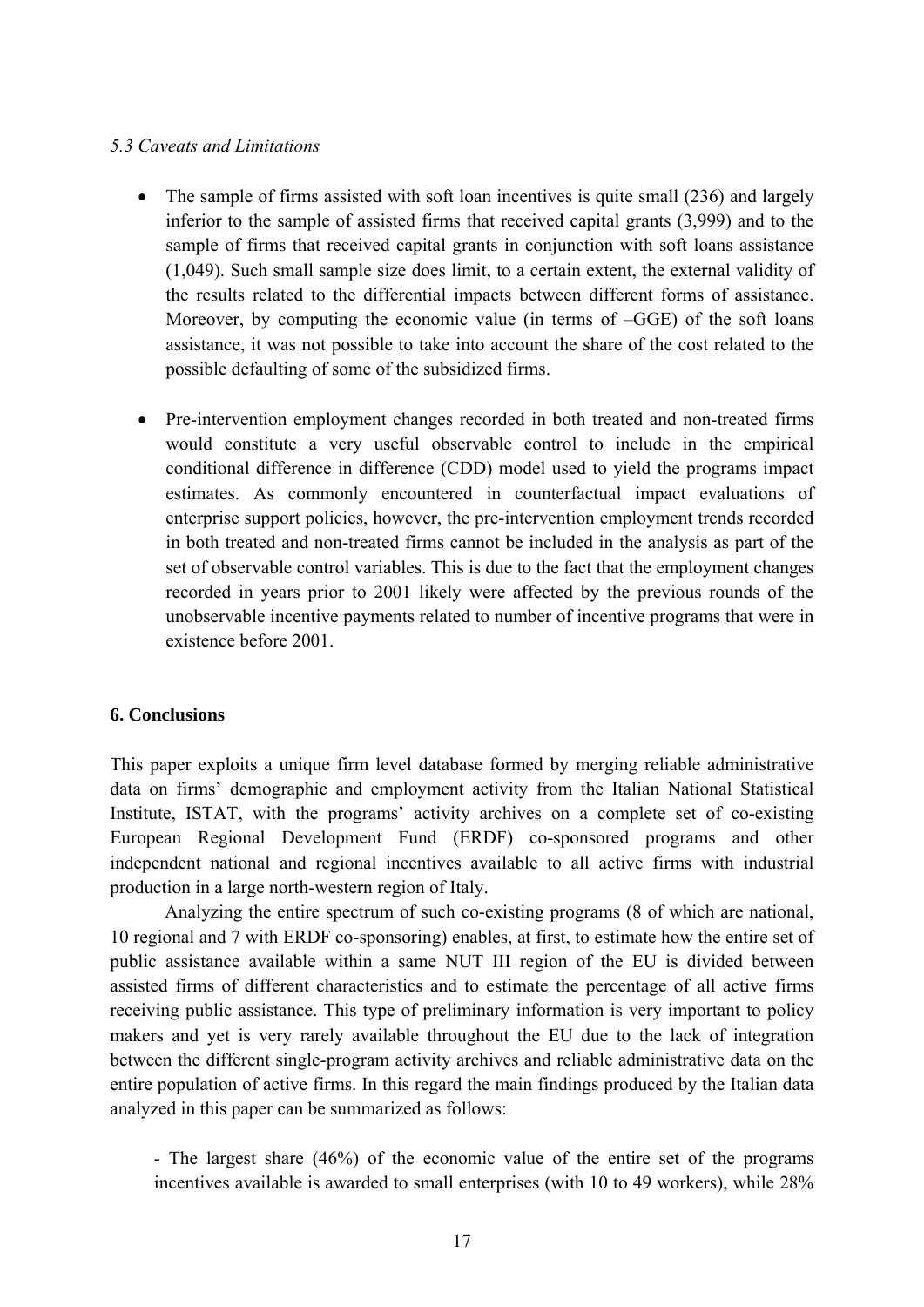goes to middle enterprises (from 50 to 249 workers), 15% goes to micro- firms (less than 10 workers) and 11% goes to the largest enterprises (250 or more workers).

- Assisted firms rely quite often on multiple sources of incentives. For example, about 60% of all medium enterprises receiving public assistance in the 2001-2003 period were awarded with incentives from two or more programs. Among all size classes of assisted firms, approximately 38% received assistance from multiple programs.

- The overall percentage of active firms receiving public assistance is truly remarkable. During the 2001-2003 period alone, 63.5% of all active medium enterprises were subsidized with incentives from at least one public program, and 42.7% of large firms and 37.5% of small enterprises (excluding the micro-firms with fewer than ten workers) received subsidies.

Next, by developing a statistical counterfactual impact evaluation model, this paper exploits the extensive Italian firm level database to yield employment estimates on the comparative effectiveness of the different forms of incentives. Such employment impact estimates are retrieved by disentangling the impacts of different values of both the economic intensities of the program assistance and different forms of assistance, distinguishing between capital grants and below-market interest rate/revolving loans.

Results from the impact evaluation analysis highlight that the absolute per-firm employment effects of the programs are increasingly higher the higher their economic value (in terms of gross grant equivalent subsidy) of the incentives awarded to each assisted firms. When the per-firm employment increases are compared to the costs of the subsidies, the incentives with the highest per-firm economic value, however, yield employment impacts with a much higher cost per each additional new job generated compared to the estimated counterfactual status of incentives with a lower economic value.

Disentangling the program impacts of the different types of incentives, the results show that the absolute per-firm employment effects of soft loans assistance are similar to those of capital grants assistance, which include fiscal bonuses and interest rate payment grants with no collateral guarantees. However, taking into consideration that soft loans assistance bears a much lower cost in terms of public money devoted to the subsidies than capital grants assistance (with much lower gross grant equivalent subsidy levels), the impact estimates retrieved from analysis indicates that soft loans possess an higher employment effectiveness than capital grants. This finding is reflected in a higher per-firm employment return of soft loans assistance than capital grant assistance, holding constant the GGE value of the incentives awarded to each assisted firm. Thus, there is a lower cost of the soft loan assistance compared to the capital grant assistance for each additional new job generated by the programs.

Overall, such empirical evidence produced by the analysis points into the direction of considering emphasizing soft loans assistance rather than capital grants to support small and medium enterprises. This is possibly due to the fact that credit market imperfection might temper the efforts of obtaining full funding for many viable investments projects of small and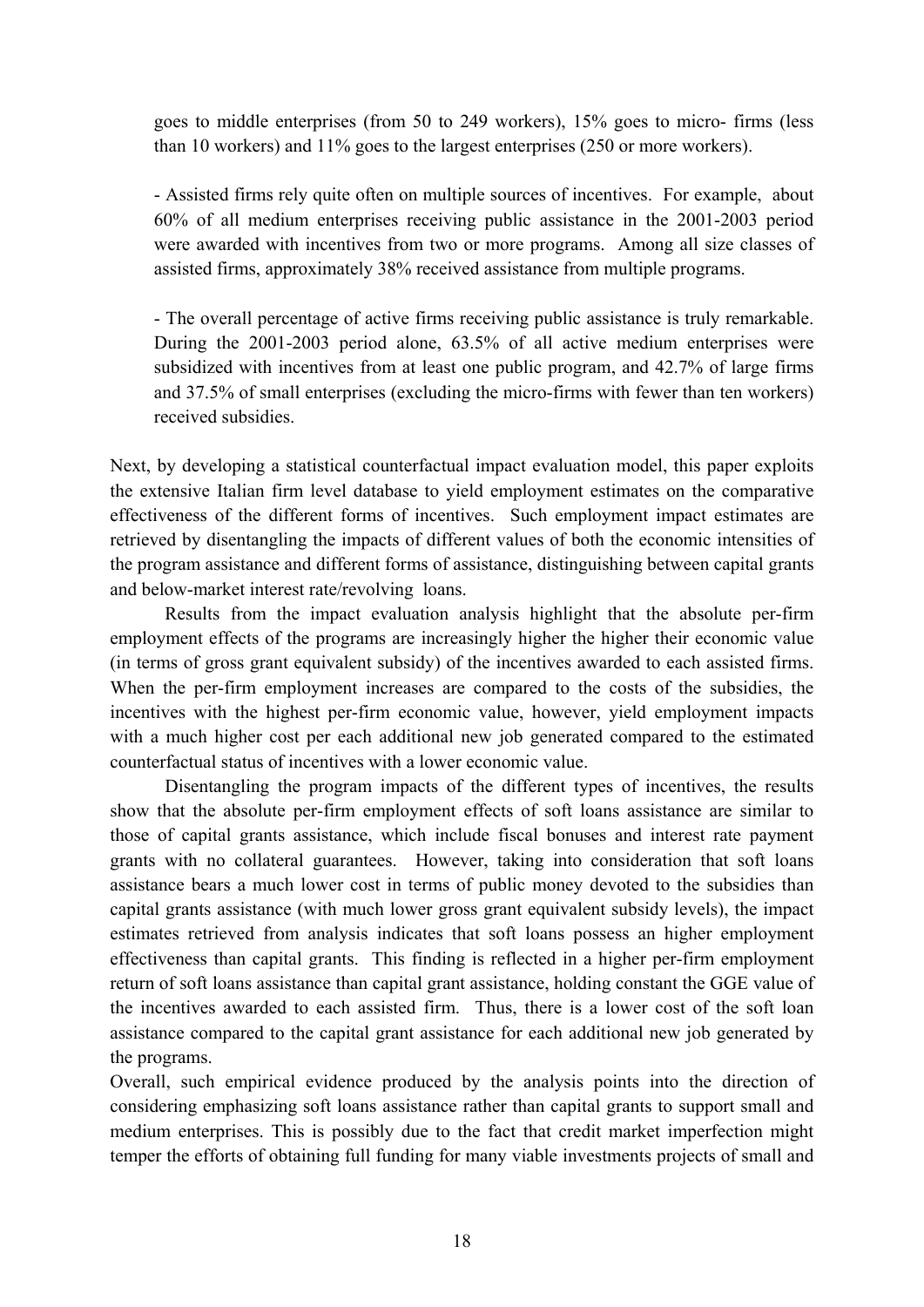medium enterprises. This is also in spite of the fact that loan assistance leaves the firms more highly leveraged.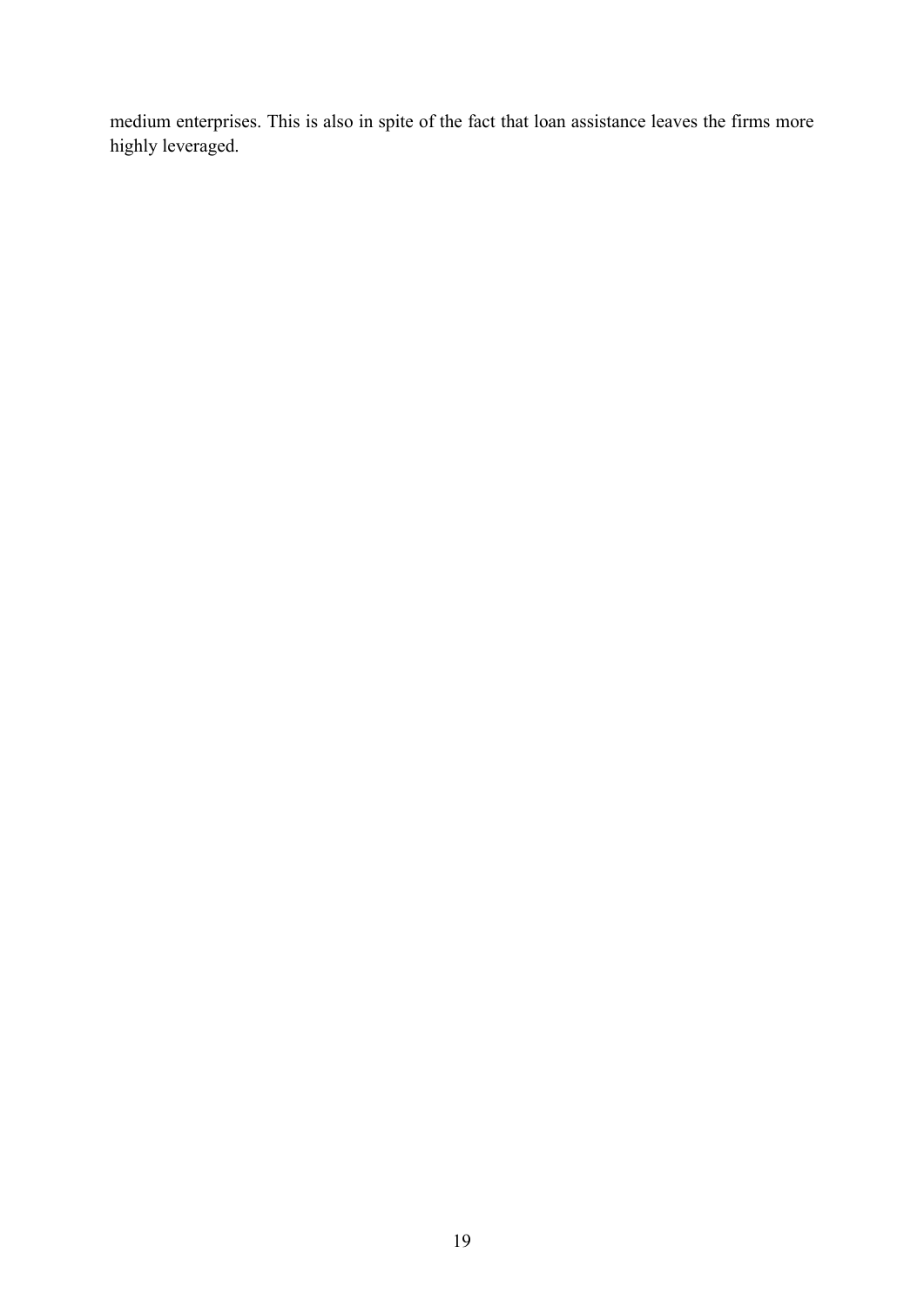## **References**

Adorno V., Bernini C., Pellegrini G. (2007), The impact of capital subsidies: new estimations under continuos treatment, Giornale degli Economisti ed Annali di Economia, 66(1), 67-92.

Barca F. (2009), An Agenda For A Reformed Cohesion Policy. A place-based approach to meeting European Union challenges and expectations. Independent report. http://ec.europa.eu/regional\_policy/policy/future/barca\_en.htm.

Bondonio D. (2000), "Statistical methods to evaluate geographically-targeted economic development programs", Statistica Applicata, vol. 12, n.2, pp. 177-204.

Bondonio D. and Engberg J. (2000), "Enterprise Zones and Local Employment: Evidence from the States' Programs", in Regional Science and Urban Economics (Elsevier Science), Vol. 30, n. 5, pp. 519-549.

Bondonio D. and Greenbaum R. (2006), "Do Business Investment Incentives Promote Employment in Declining Areas? Evidence from EU Objective 2 Regions", European Urban and Regional Studies (Sage Publication), Vol. 13 n. 3, pp. 225-244.

Bondonio D. and Greenbaum R. (2007), "Do Local Tax Incentives Affect Economic Growth? What Mean Impacts Miss in the Analysis of Enterprise Zone Policies", Regional Science and Urban Economics (Elsevier Science), Vol. 37 n. 1, pp. 121-136.

Bradley J.- Herce J. A. - Modesto L. (1995c), The Macroeconomic Effects of the CSF 1994- 99 in the EU Periphery. An analysis Based on the Hermin Model, in Economic Modelling, vol. 12, n. 3, pagg. 323-333.

Bradley J., Morgenroth E. and Untiedt G. (2003), Macro-regional Evaluation of the Structural Funds Using the HERMIN Modelling Framework, ESRI-GEFRA, Dublino e Munster.

Bronzini R. and Di Blasio G. (2006), "Evaluating the impact of investment incentives: the case of Italy's law 488/1992", Journal of Urban Economics, Vol. 60, pp. 327-349.

Engberg, J. and Greenbaum R. (1999), State enterprise zones and local housing markets, Journal of Housing Research,10, 163-187.

Fan W., Treyz F, and Treyz G. (2000), "An Evolutionary New Economic Geography Model", Journal of Regional Science Vol. 40 n. 4, pp. 671–695.

Greenbaum, R., and Engberg, J. (2004), The impact of state enterprise zones on urban manufacturing establishments, Journal of Policy Analysis & Management 23(2), 315-339.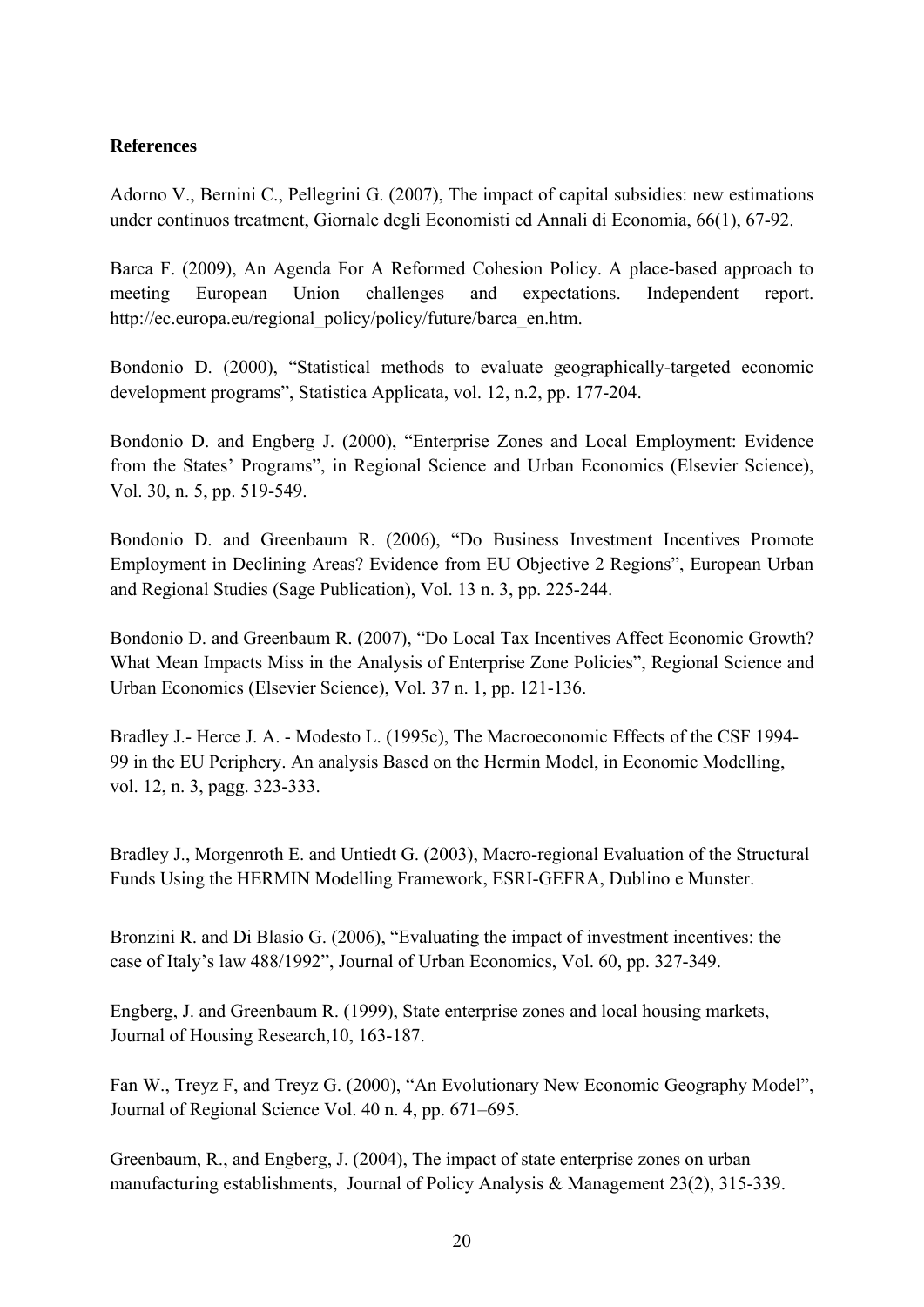Heckman, J., Ichimura H. and Todd P. (1997), "Matching as a econometric evaluation estimator: Evidence from evaluating a job training programme", Review of Economic Studies, Vol. 64, n. 605-654.

Heckman, J., Ichimura H. and Todd P. (1998), "Matching As An Econometric Evaluation Estimator", Review of Economic Studies, Vol. 65, n. 2, 261–294.

Ho, D. E., Imai E. King G. and Stuart E.A. (2007). "Matching as Nonparametric Preprocessing for Reducing Model Dependence in Parametric Causal Inference", Political Analysis, Vol. 15, No. 3 (Summer), pp. 199-236.

Peters A.H. and Fisher P.S. (2002). "State Enterprise Zone Programs: Have They Worked?". W.E. Upjohn Institute for Employment Research, Kalamazoo, MI.

Rosembaum P., Rubin D. (1983), The Central Role of the Propensity Score in Observational Studies for Causal Effects, Biometrika, 70, 41-55.

Ratto M., Roeger W. and in't Veld J. (2008), QUEST III: An Estimated Open-Economy DSGE Model of the Euro Area with Fiscal and Monetary Policy, http://ec.europa.eu/economy\_finance/publications/publication12918\_en.pdf.

Roeger W. (1996), Macroeconomic evaluation of the effects of Community Structural Funds (CSF) with QUEST II, European Commission- DGII.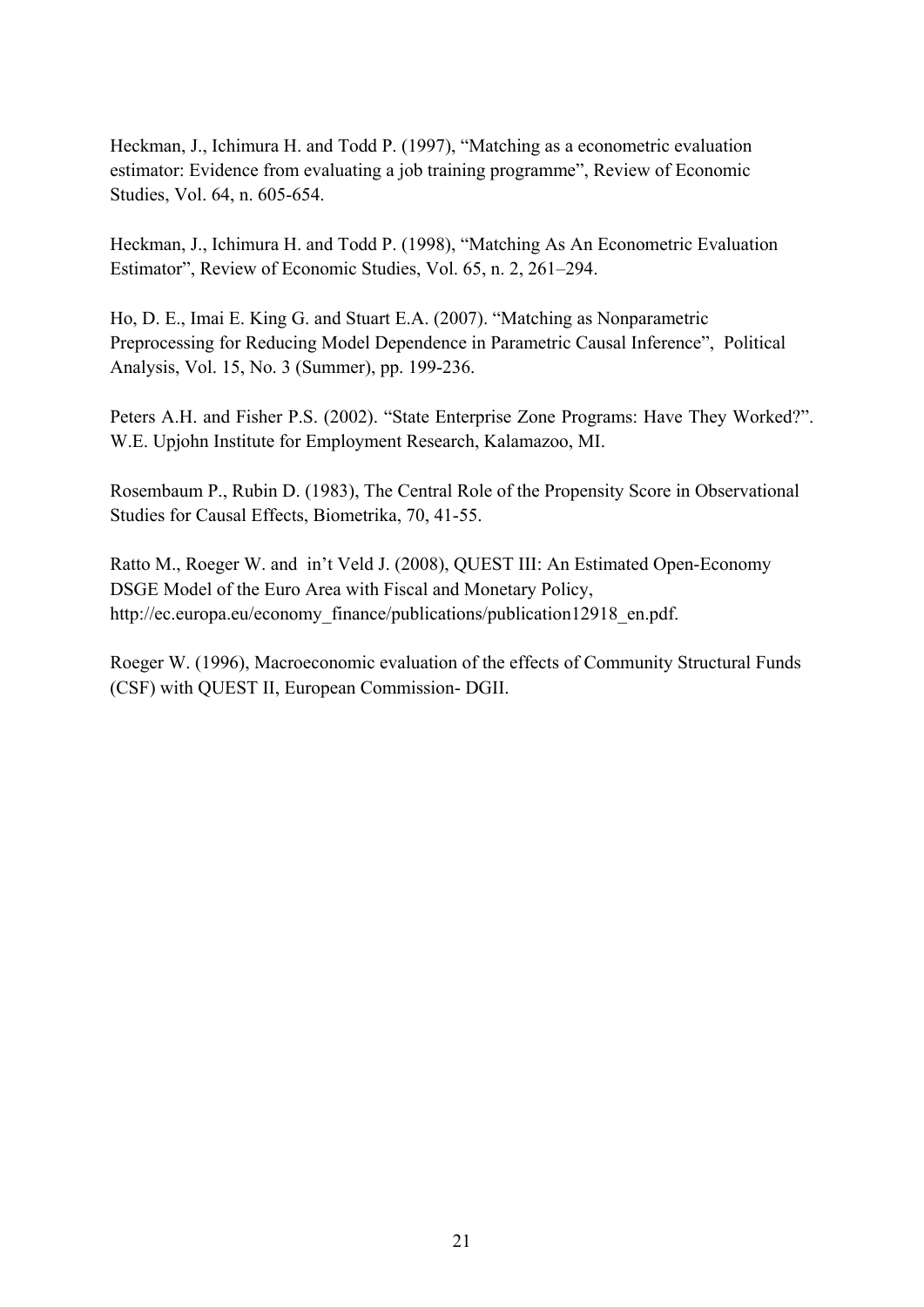<span id="page-21-0"></span>**Table 1: National Programs** 

| Law reference                   | <b>Program activity</b>                                                                                         | <b>Eligible sectors</b>                     | <b>Eligible beneficiaries</b>                                                                                  | <b>Type of incentives</b><br>$(2001-03$ period)                   |
|---------------------------------|-----------------------------------------------------------------------------------------------------------------|---------------------------------------------|----------------------------------------------------------------------------------------------------------------|-------------------------------------------------------------------|
| 228/97 art. 4                   | Aid for firms located in<br>areas at risk of<br>flooding                                                        | Multi-sectors <sup>(*)</sup>                | <b>SMEs</b>                                                                                                    | Interest rate grants <sup>(**)</sup>                              |
| 226/99 art. 3                   | Loans Renegotiations<br>(original assistance<br>provided by Law 35/95<br>for firms affected by<br>floods)       | Multi-sectors <sup>(*)</sup>                | SMEs & large firms &<br>professionals                                                                          | Interest rate grants <sup>(**)</sup>                              |
| 662/96 art. 2, c. 3             | Incentives for<br>investments in<br>"Territorial Pacts"<br>(Patti Territoriali) areas                           | Multi-sectors <sup>(*)</sup>                | SMEs & large firms                                                                                             | <b>Capital Grants</b>                                             |
| 95/95 (formerly<br>44/86)       | Aids for promoting<br>young<br>entrepreneurship                                                                 | Multi-sectors $(*)$                         | <b>SMEs</b>                                                                                                    | Capital Grants, Grants for<br>current expenditures,<br>Soft Loans |
| 236/93                          | Aids for offering job<br>training courses to<br>employees                                                       | Manufacturing                               | SMEs & large firms &<br>consortiums of firms                                                                   | <b>Capital Grants</b>                                             |
| 488/92 industry<br>art. 1, c. 2 | Incentives for<br>investments in<br>economically<br>distressed regions                                          | <b>Industrial &amp; Services</b><br>Sectors | SMEs & large firms                                                                                             | <b>Capital Grants</b>                                             |
| 215/92                          | Aids to promote<br>female<br>entrepreneurship                                                                   | Multi-sectors <sup>(*)</sup>                | Small firms;<br>Public & private entities<br>devoted to promoting job<br>trainings and technical<br>assistance | <b>Capital Grants</b>                                             |
| D.M. 593/00                     | Incentives to support<br>R&D activities<br>sponsored by the<br>"Fund for Aids to<br><b>Research Activities"</b> | Multi-sectors(*)                            | SMEs & large firms                                                                                             | <b>Capital Grants</b>                                             |

(\*) No specific sector limitations.

(\*\*) With no direct collateral guarantees.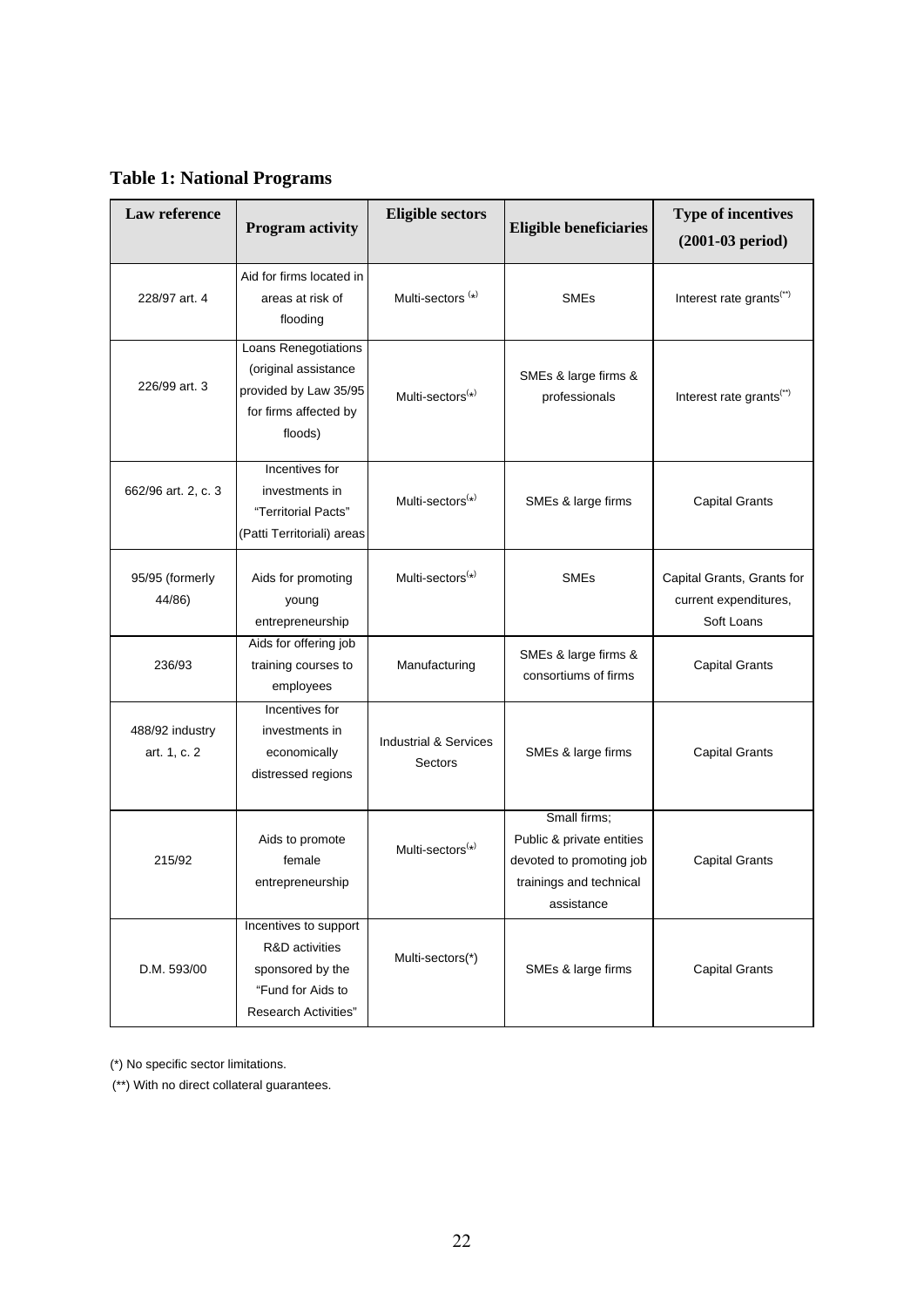| Law<br><b>Reference</b> | <b>Program Activity</b>                                          | <b>Eligible Sectors</b>                             | Eligible<br><b>Beneficiaries</b> | <b>Type of Incentives</b><br>$(2001-03$ period) |
|-------------------------|------------------------------------------------------------------|-----------------------------------------------------|----------------------------------|-------------------------------------------------|
| 598/94 art.11           | Incentives for<br>innovation and<br>environmental<br>investments | Manufacturing,<br>constructions &<br>mining sectors | <b>SME<sub>s</sub></b>           | Interest rate grants <sup>(**)</sup>            |
| 1329/65                 | Incentives for<br>investments in<br>machineries                  | Multi-sectors <sup>(*)</sup>                        | <b>SMEs</b>                      | Interest rate grants <sup>(**)</sup>            |
| 341/95 art. 1           | Automatic incentives<br>for investment in<br>distressed areas    | Industrial& service<br>sectors                      | SMEs & large<br>firms            | Tax credit/fiscal bonus                         |
| 140/97                  | Automatic incentives<br>for innovation and R&D<br>expenditures   | Industrial sectors                                  | SMEs large<br>firms              | Tax credit/fiscal bonus                         |
| 266/97 art. 14          | Aids to firms in<br>distressed urban areas                       | Multi-sectors <sup>(*)</sup>                        | Small firms                      | <b>Capital Grants</b>                           |
| 266/97 art. 8           | Automatic incentives<br>for investments                          | Industrial& service<br>sectors                      | <b>SMEs</b>                      | Tax credit/fiscal bonus                         |

## **Table 2: Former National Programs Devolved to the Regional Government**

(\*) No specific sector limitations.

.

(\*\*) With no direct collateral guarantees.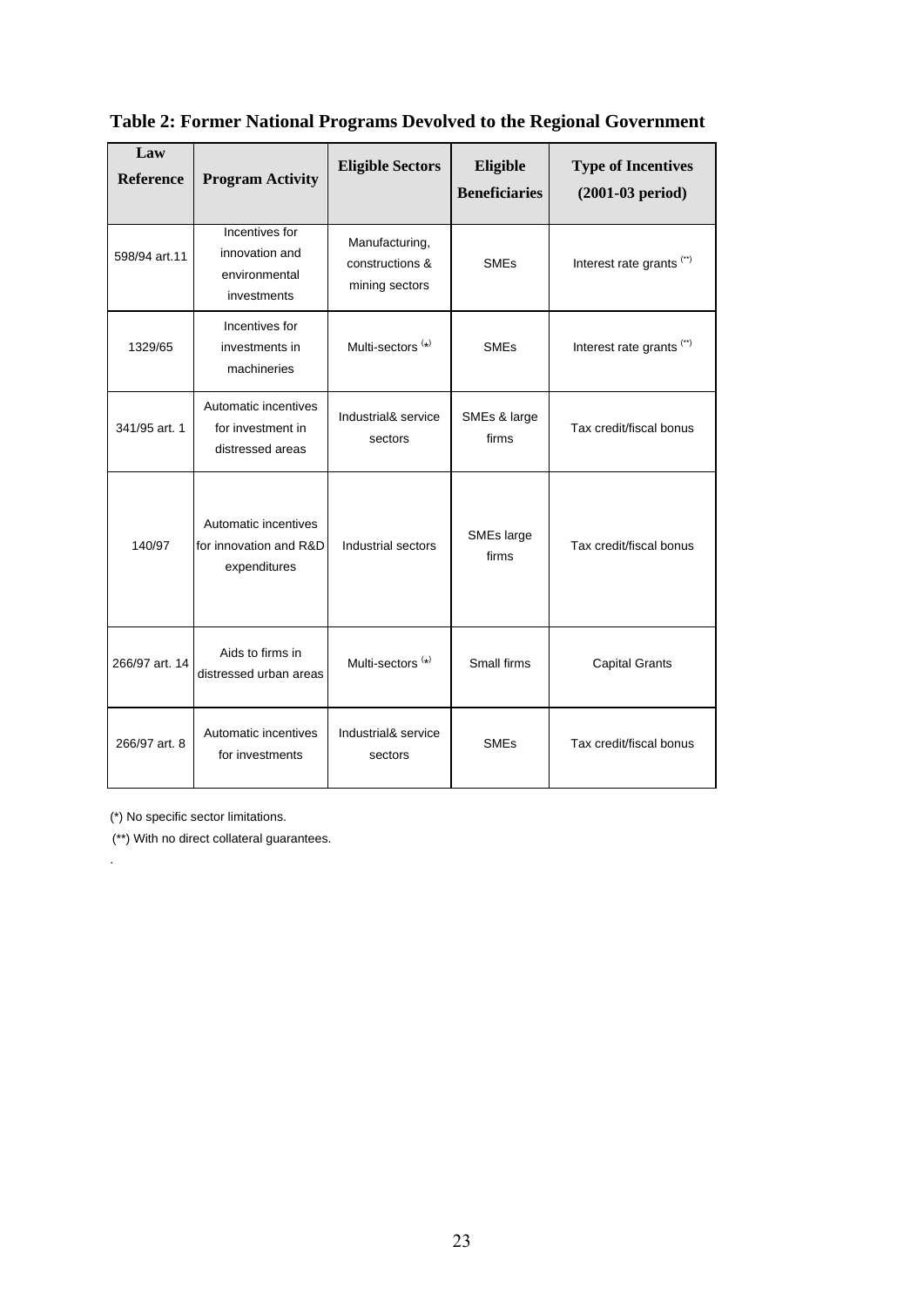## **Table 3: Regional Programs**

| Law<br>reference                                                   | <b>Program activity</b>                                                                                                              | <b>Eligible sectors</b>                                                    | <b>Eligible beneficiaries</b>                                                                                                                 | <b>Type of incentives</b><br>$(2001-03$ period)                                                             |
|--------------------------------------------------------------------|--------------------------------------------------------------------------------------------------------------------------------------|----------------------------------------------------------------------------|-----------------------------------------------------------------------------------------------------------------------------------------------|-------------------------------------------------------------------------------------------------------------|
| Reg. Law<br>67/94                                                  | Incentives for<br>investments aimed at<br>boosting employment in<br>cooperative firms                                                | All sectors except<br>construction and<br>consumption<br>cooperative firms | New Cooperative firms or<br>existing cooperative firms with<br>investments projects requiring<br>increases in the workforce                   | Soft Loans<br>& Capital Grants                                                                              |
| Reg. Law<br>24/97 art. 6                                           | Aids for developing<br>clusters of firms in<br>industrial districts                                                                  | Multi-sectors <sup>(*)</sup>                                               | Cooperative firms, consortiums<br>and associations among<br>SME <sub>s</sub> ,                                                                | <b>Capital Grants</b>                                                                                       |
| Reg. Law<br>28/93<br>(modified by<br>Reg. Law.<br>22/97, Title II) | Aids for promoting start-<br>up firms                                                                                                | Multi-sectors <sup>(*)</sup>                                               | Solo-entrepreneur firms,<br>corporation or partnership<br>firms with a prevailing share of<br>young partners, dislocated or<br>female workers | Soft Loans and<br>Capital Grants for start-<br>up expenditures and<br>technical and operating<br>assistance |
| Reg. Law<br>56/86                                                  | Incentives for innovations<br>& technological<br>advancement in SMEs<br>and for the adoption of<br>quality systems in small<br>firms | Multi-sectors <sup>(*)</sup>                                               | SMEs or partnerships of<br>SME <sub>s</sub> .                                                                                                 | Soft Loans                                                                                                  |

(\*) No specific sector limitations.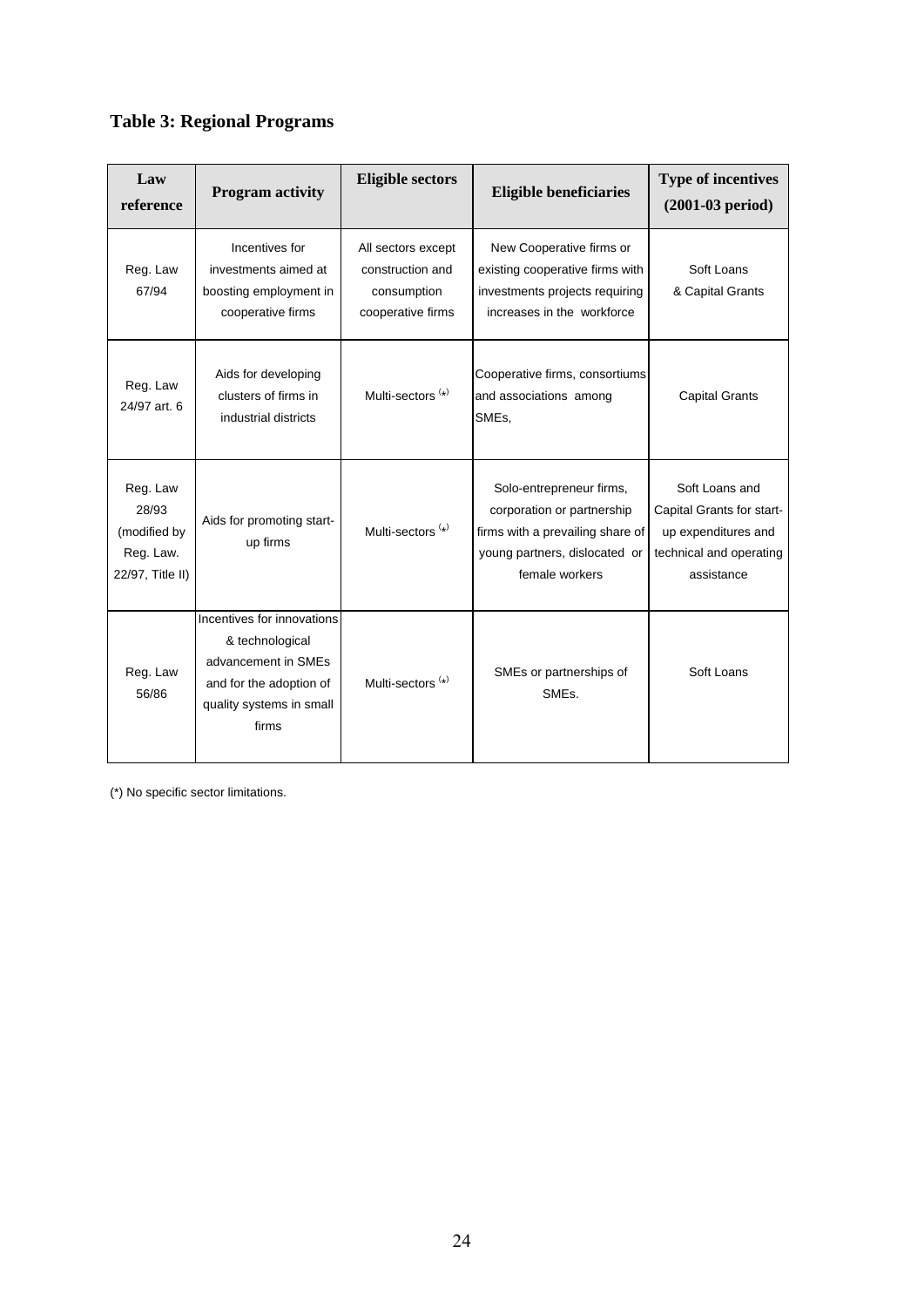| <b>Law reference</b> | <b>Program activity</b>                                          | <b>Eligible sectors</b>      | Eligible<br>beneficiaries | <b>Type of incentives</b><br>$(2001-03$ period)                       |
|----------------------|------------------------------------------------------------------|------------------------------|---------------------------|-----------------------------------------------------------------------|
| Measure 1.2a         | Aids to support<br>international market<br>exposure              | Multi-sectors <sup>(*)</sup> | <b>SMEs</b>               | <b>Capital Grants</b>                                                 |
| Measure 2.1b         | Soft Loans to support<br>investment projects                     | Multi-sectors <sup>(*)</sup> | <b>SME<sub>s</sub></b>    | Soft Loans                                                            |
| Measure 2.1d         | Investments assistance<br>in conjunction with EIB<br>financing   | Multi-sectors <sup>(*)</sup> | <b>SME<sub>s</sub></b>    | <b>Capital Grants</b>                                                 |
| Measure 2.2b         | Aids for financing<br>corporate participations<br>& acquisitions | Multi-sectors <sup>(*)</sup> | <b>SME<sub>s</sub></b>    | Soft Loans for financing<br>corporate participations<br>&acquisitions |
| Measure 2.2c         | Aids for consulting<br>services                                  | Multi-sectors <sup>(*)</sup> | <b>SME<sub>s</sub></b>    | <b>Capital Grants</b>                                                 |
| Measure 2.4c         | Support to develop e-<br>commerce platforms                      | Multi-sectors <sup>(*)</sup> | <b>SME<sub>s</sub></b>    | <b>Capital Grants</b>                                                 |
| Measure 4.1b         | Soft loans to support<br>investment projects                     | Multi-sectors <sup>(*)</sup> | <b>SME<sub>s</sub></b>    | Soft Loans                                                            |

**Table 4: Obj.2 Area Programs Co-Funded by the ERDF** 

(\*) No specific sector limitations.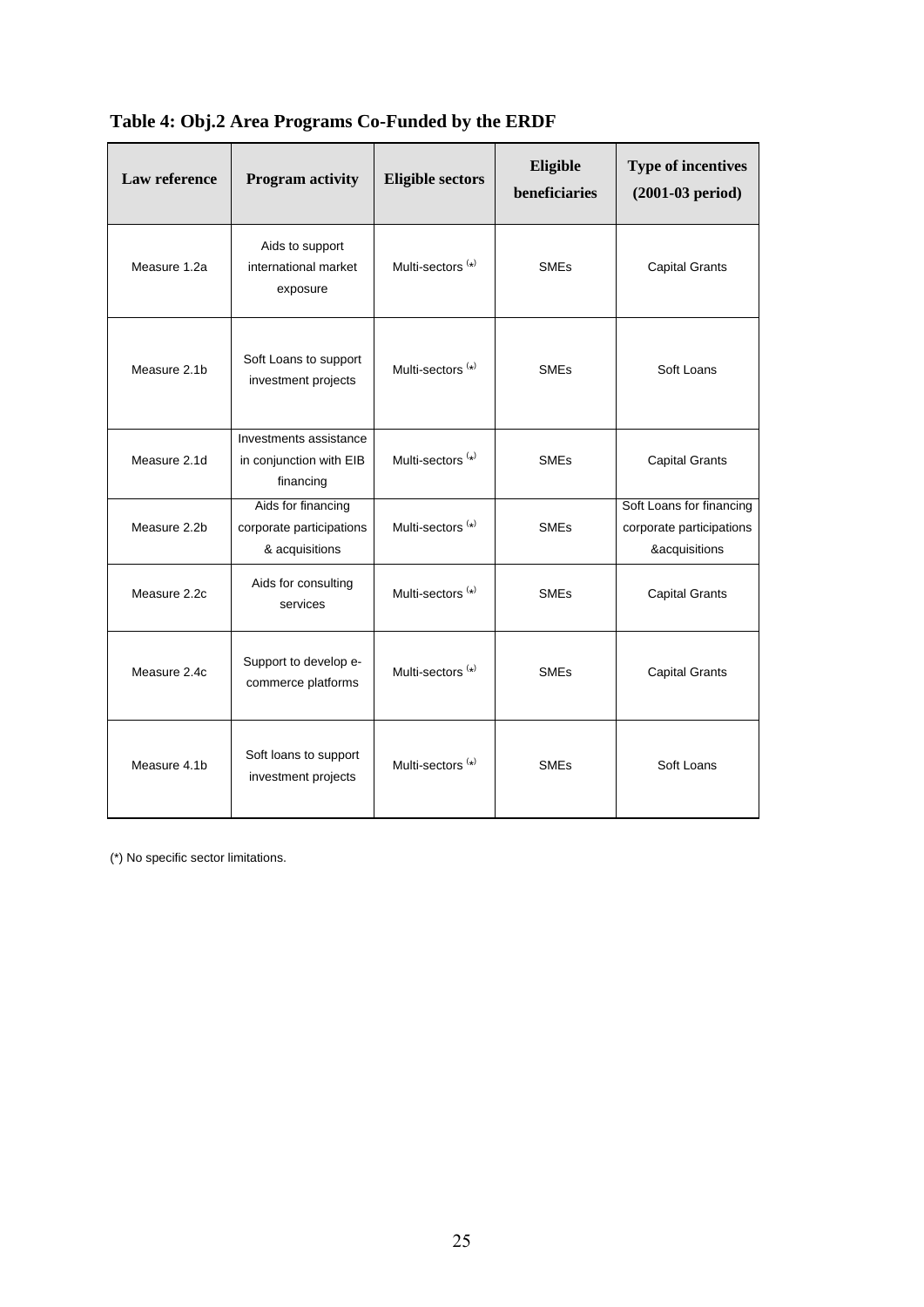| Law reference                             | <b>Program activity</b>                                                                   | N. Assisted<br>projects | <b>Total GGE value</b><br>of the<br>incentives<br>(1=1€) | <b>Average GGE</b><br>value of the<br>incentives per<br>assisted project<br>$(1=1)$ |
|-------------------------------------------|-------------------------------------------------------------------------------------------|-------------------------|----------------------------------------------------------|-------------------------------------------------------------------------------------|
|                                           |                                                                                           |                         |                                                          |                                                                                     |
| 1.488/92                                  | Incentives for investments in economically<br>distressed regions                          | 232                     | 65.392.306                                               | 281.863                                                                             |
| I. 266/97 art. 14                         | Aids to firms in distressed urban areas                                                   | 1.619                   | 49.138.938                                               | 30.351                                                                              |
| 1.140/97                                  | Automatic incentives for innovation and R&D<br>expenditures                               | 1.475                   | 48.807.976                                               | 33.090                                                                              |
| 1.341/95                                  | Automatic incentives for investments in<br>distressed areas                               | 1.414                   | 46.358.249                                               | 32.785                                                                              |
| $1.598/94$ (cap. grants $+$ soft loans)   | Incentives for innovation and environmental<br>investments                                | 740                     | 40.267.195                                               | 54.415                                                                              |
| I. 662/96 art. 2, c. 3                    | Incentives for investments in "Territorial Pacts"<br>(Patti Territoriali) areas           | 132                     | 31.612.298                                               | 239.487                                                                             |
| I. 1329/65                                | Incentives for investments in machineries                                                 | 914                     | 27.548.395                                               | 30.140                                                                              |
| 1.226/99                                  | Loans Renegotiations (Law 35/95 for firms<br>affected by floods)                          | 90                      | 18.984.789                                               | 210.942                                                                             |
| Docup 1.2a Ob2 (+ 1.2a PhO)               | Aids for International market exposure                                                    | 634                     | 18.745.511                                               | 29.567                                                                              |
| 1.228/97                                  | Aids for firms located in areas at risk of flooding                                       | 39                      | 15.084.231                                               | 386.775                                                                             |
| Docup 2.1d Ob2 (+ 2.1d PhO)               | Investments assistance in conjunction with EIB<br>financing                               | 51                      | 11.049.801                                               | 216.663                                                                             |
| I.r. 24/97                                | Aids for developing clusters of firms in<br>industrial districts                          | 174                     | 6.868.848                                                | 39.476                                                                              |
| Docup 2.2c Ob2 (+ 2.2c PhO)               | Aids for consulting services                                                              | 490                     | 5.355.000                                                | 10.929                                                                              |
| D.M. 593/00                               | Incentives to support R&D activities                                                      | 47                      | 2.971.905                                                | 63.232                                                                              |
| Docup 2.4c (+Ob 2.4c PhO)                 | Assistance to support e-commerce selling<br>services                                      | 148                     | 2.608.449                                                | 17.625                                                                              |
| 1.215/92                                  | Aids to promote female entrepreneurship                                                   | 37                      | 2.233.670                                                | 60.369                                                                              |
| $I.r. 22/97$ (cap. grants $+$ soft loans) | Aids for promoting start-up firms                                                         | 76                      | 975.965                                                  | 12.842                                                                              |
| Docup 2.1b Ob2 (+2.1b PhO)                | Soft Loans to support investment projects                                                 | 231                     | 685.502                                                  | 2.968                                                                               |
| I.r. 56/86                                | Incentives for innovations & technological<br>advancement in SMEs and for the adoption of | 215                     | 496.314                                                  | 2.308                                                                               |
| $1.95/95$ (cap. grants $+$ soft loans)    | Aids for promoting young entrepreneurship                                                 | $\mathbf{1}$            | 344.865                                                  | 344.865                                                                             |
| Docup 2.2b Ob2 (+ 2.2b PhO)               | Aids for financing corporate participations<br>&acquisitions                              | 32                      | 158.998                                                  | 4.969                                                                               |
| I. 236/93                                 | Aids for offering job training courses to<br>employees                                    | 8                       | 120.514                                                  | 15.064                                                                              |
| $I.r. 67/94$ (cap. grants $+$ soft loans) | Incentives for investments aimed at boosting<br>employment in cooperative firms           | 3                       | 27.120                                                   | 9.040                                                                               |
| Docup 4.1b Ob2 (+ 4.1b PhO)               | Soft loans to support investment projects                                                 | 6                       | 23.103                                                   | 3.851                                                                               |
| Total(**)                                 |                                                                                           | 8.808                   | 395.859.942                                              | 44.943                                                                              |

## <span id="page-25-0"></span>**Table 5: Summary of Programs Incentives\***

 (\*) Summary statistics are for incentives approved between 01.01.2001-31.12.2003 and awarded to firms with establishments in the Piemonte region and with a firm identifier (VAT code) traceable in the ISTAT-ASIA database. All figures are in terms of Gross grant Equivalent (GGE) values.

(\*\*) As a number of assisted firms are subsidized by more than one program in the 2001-2003 period , the actual total

Note: (#.###) Dots are used as 1.000 separators.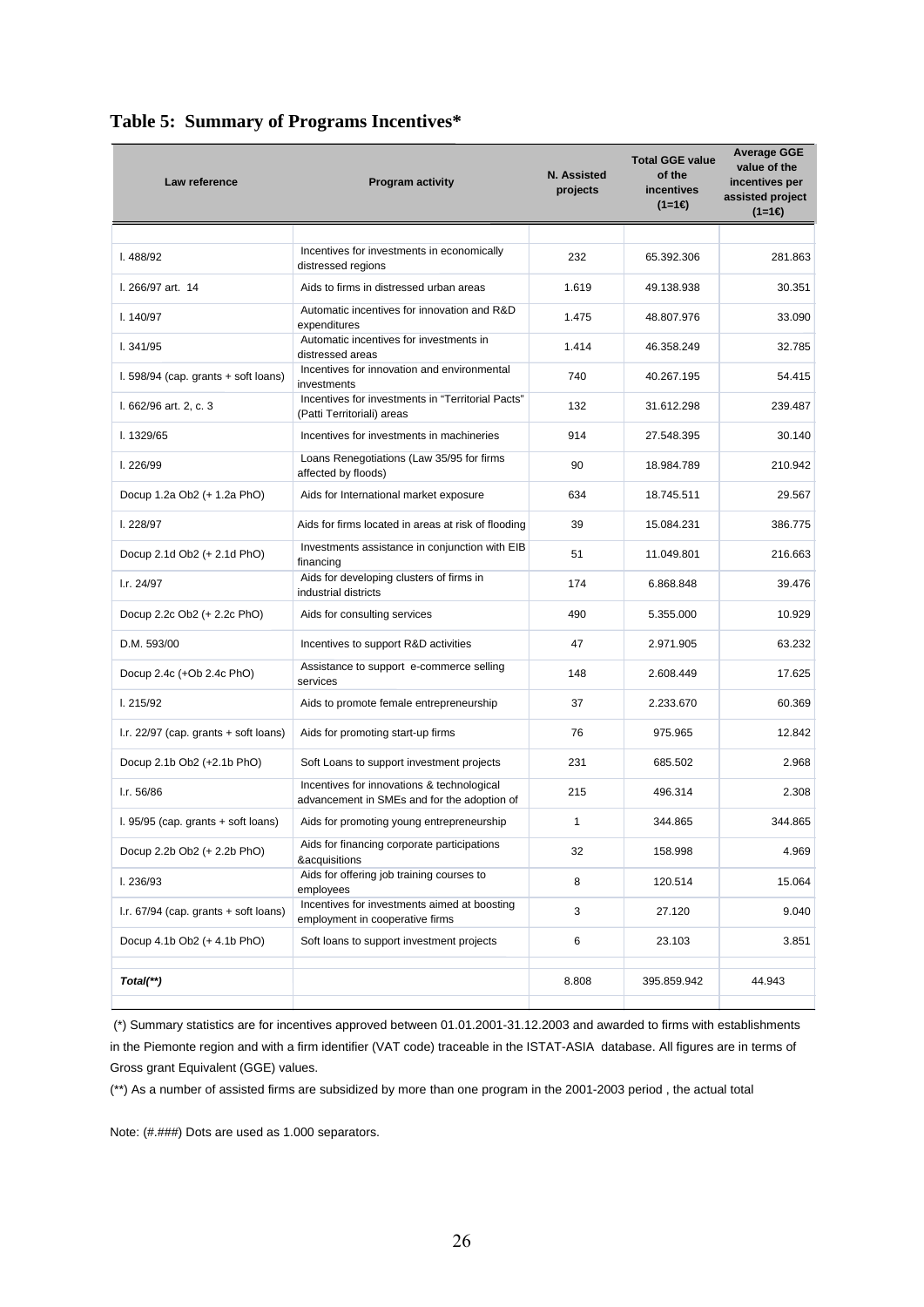## <span id="page-26-0"></span>**Table 6: Distribution of Subsidized Firms by Number of Programs from Which They Received Assistance**

|                        |       | N. of programs from which assistance was received* |           |       |
|------------------------|-------|----------------------------------------------------|-----------|-------|
|                        | 1     | $2 - 3$                                            | 4 or more | Total |
|                        |       |                                                    |           |       |
| Size of assisted firms |       |                                                    |           |       |
| 1-9 employees          | 79,1% | 19,2%                                              | 1,7%      | 100%  |
| 10-49 employees        | 56,5% | 36,9%                                              | 6.6%      | 100%  |
| 50-249 employees       | 39,9% | 41,2%                                              | 18,9%     | 100%  |
| 250+ employees         | 75,0% | 23,7%                                              | 1,3%      | 100%  |

\* Multiple investment projects made by a same assisted firm under the provision of a same program are counted one time. Incentives are those approved between 01.01.2001-31.12.2003 and awarded to firms with establishments in the Piemonte Region and with a firm identifier (VAT code) traceable in the ISTAT-ASIA database.

Note: (##,#) Commas are used as decimal dividers.

Source: Istat-Asia data, Italian Ministry of Production Activities, Mediocredito central, Regione Piemonte, Finpiemonte, *Sviluppo Italia Piemonte.*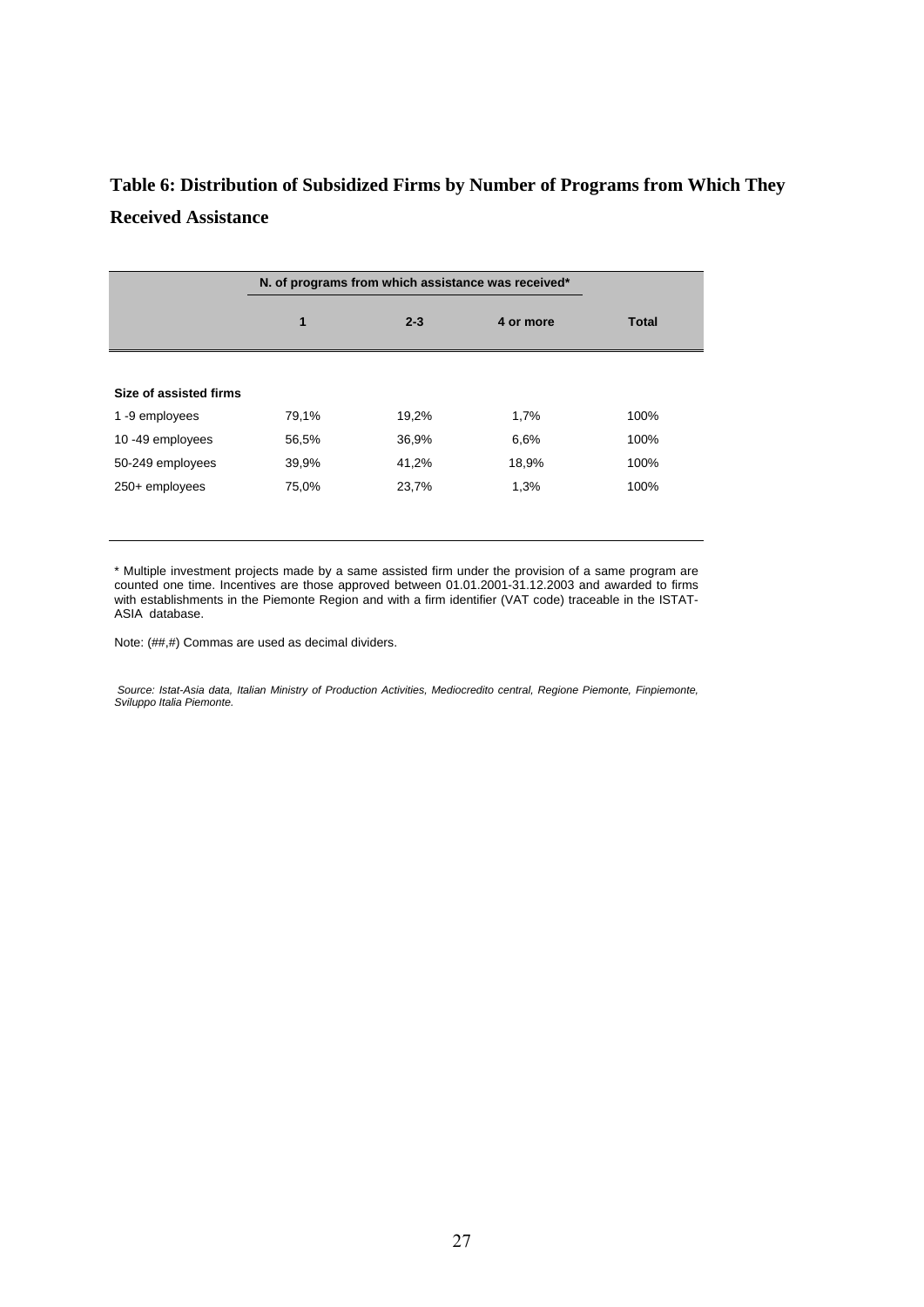## <span id="page-27-0"></span>**Table 7: Share of Active Firms that Received Public Assistance**

|                                                  | <b>Non-Assisted</b><br>firms | <b>Assisted</b><br>firms | <b>Total</b> |
|--------------------------------------------------|------------------------------|--------------------------|--------------|
| <b>TOTAL</b>                                     | 88,9%                        | 11,1%                    | 100%         |
| <b>Size of Assisted firms</b><br>1 - 9 employees | 95,7%                        | 4,3%                     | 100%         |
| 10 - 49 employees                                | 62,5%                        | 37,5%                    | 100%         |
| 50 - 249 employees                               | 36,5%                        | 63,5%                    | 100%         |
| $250 +$ employees                                | 57,3%                        | 42,7%                    | 100%         |

Source: Istat-Asia data, Italian Ministry of Production Activities, Mediocredito central, Regione Piemonte, Finpiemonte, *Sviluppo Italia Piemonte.* 

Note: (##,#) Commas are used as decimal dividers.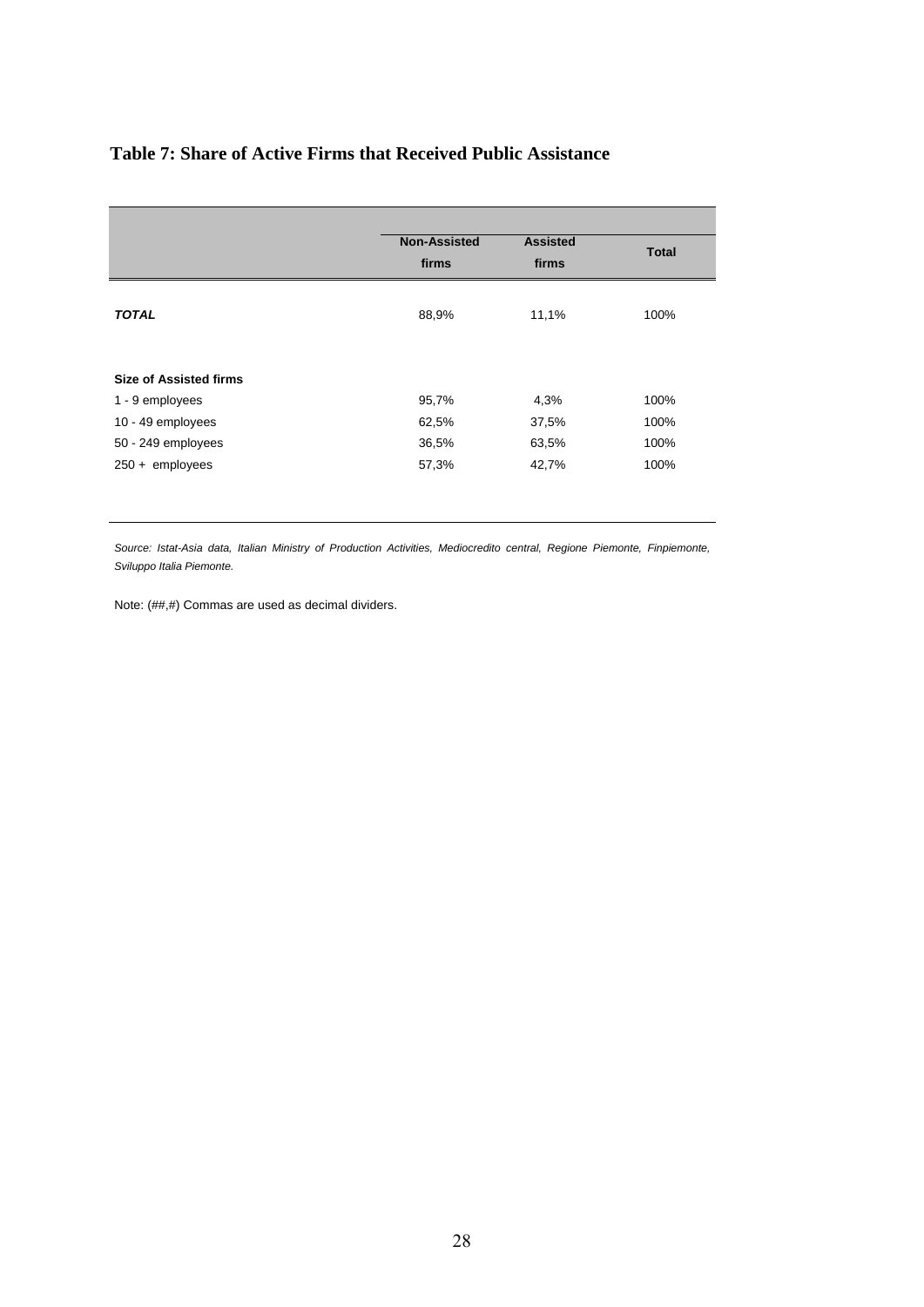# <span id="page-28-0"></span>**Table 8: Employment Change in Assisted- & Non-Assisted-Firms (Descriptive Statistics)**

|                 | N. of firms* | 2000-2003 Avrg.<br>per-firm empl.<br>change** | Stand, Dev. |
|-----------------|--------------|-----------------------------------------------|-------------|
|                 |              |                                               |             |
| Non-assisted    | 42.310       | $-0,76$                                       | 7,91        |
| <b>Assisted</b> | 5.284        | 0,48                                          | 16,03       |

\* Sample of firms without 0.5 ‰ outliers (0.5 ‰ outliers =firms with a 2000-2003 employment change with an absolute value within the 0.5 ‰ percentile of the two tails of the distribution).

\*\* Absolute per-firm changes (1=1 job).

Note: (#.###) Dots are used as 1.000 separators. Note: (##,#) Commas are used as decimal dividers.

Source: Istat-Asia data, Italian Ministry of Production Activities, Mediocredito central, Regione Piemonte, Finpiemonte, *Sviluppo Italia Piemonte.*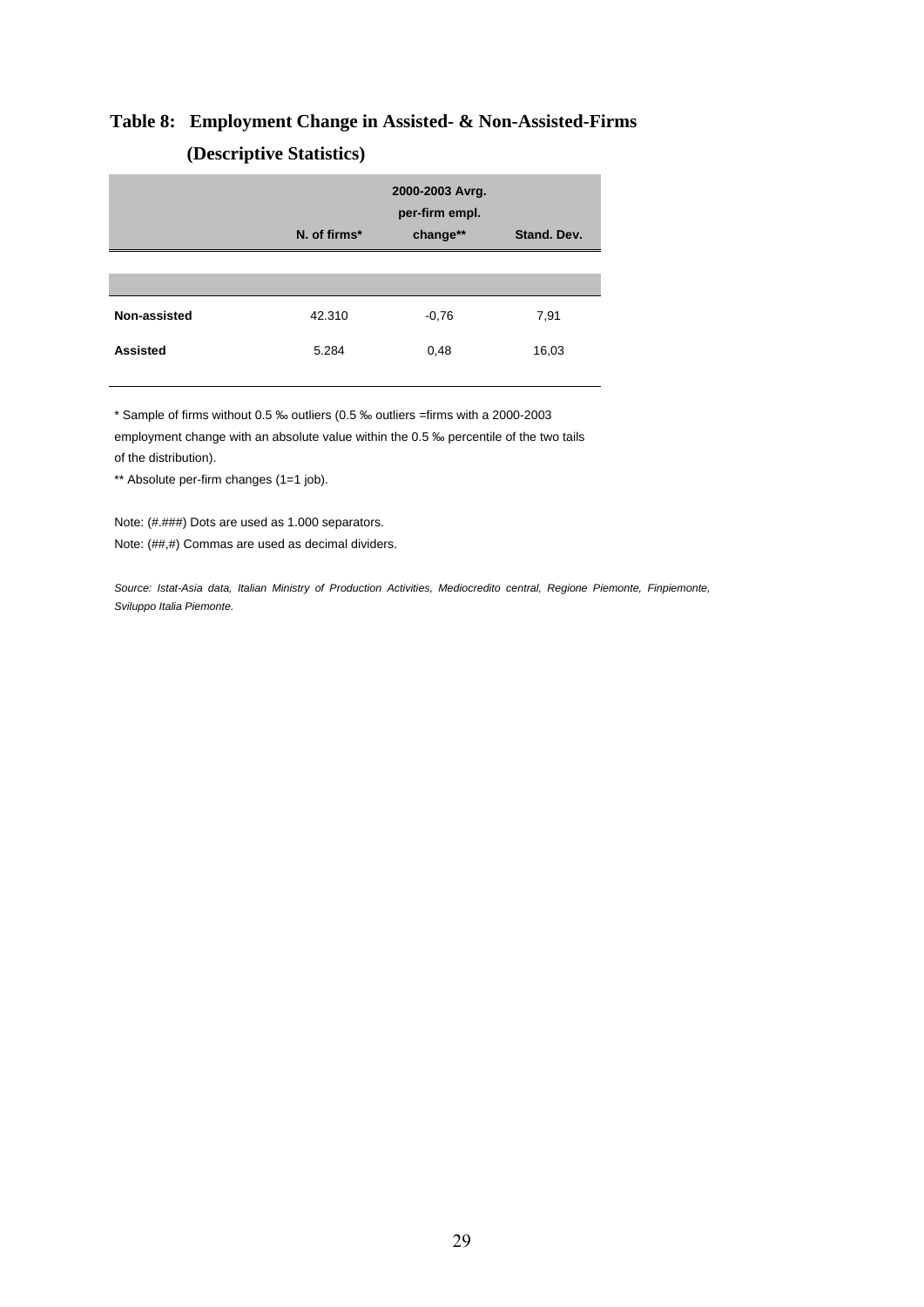|                                 |                                          | N. of firms* | 2000-2003 Average<br>per-firm empl.<br>change** | Stand, Dev. |
|---------------------------------|------------------------------------------|--------------|-------------------------------------------------|-------------|
| <b>Quartiles</b>                | GGE val. of the incentives in $\epsilon$ |              |                                                 |             |
| $\overline{\mathbf{1}^{\circ}}$ | $1 - 9.661$                              | 1.321        | 0,51                                            | 8,09        |
| $2^{\circ}$                     | $9.662 - 25.685$                         | 1.321        | $-0,78$                                         | 14,69       |
| $3^{\circ}$                     | 25.686 - 69.857                          | 1.321        | $-0,28$                                         | 15,70       |
| $4^\circ$                       | > 69.857 (max: 8.227.439)                | 1.321        | 2,48                                            | 22,24       |
|                                 |                                          | 5.284        |                                                 |             |
| <b>Deciles</b>                  | GGE val. of the incentives in $\epsilon$ |              |                                                 |             |
| $\overline{1}$                  | $1 - 4.085$                              | 529          | 0,60                                            | 7,47        |
| $2^{\circ}$                     | 4.086 - 7.586                            | 528          | 0,62                                            | 9,71        |
| $3^{\circ}$                     | 7.587 - 11.860                           | 529          | $-0,45$                                         | 10,66       |
| $4^\circ$                       | 11.861 - 17.532                          | 528          | $-0.89$                                         | 15,35       |
| $5^\circ$                       | 17.533 - 25.685                          | 528          | $-0.57$                                         | 14,31       |
| $6^{\circ}$                     | 25.686 - 37.187                          | 529          | $-0,76$                                         | 15,11       |
| $7^{\circ}$                     | $37.188 - 56.108$                        | 528          | 0,22                                            | 16,21       |
| $8^\circ$                       | 56.109 - 89.350                          | 529          | $-0,24$                                         | 16,77       |
| $9^{\circ}$                     | 89.351 - 168.795                         | 528          | 2,55                                            | 19,39       |
| $10^{\circ}$                    | > 168.795 (max: 8.227.439)               | 528          | 3,76                                            | 26,49       |
|                                 |                                          | 5.284        |                                                 |             |
| <b>Highest</b>                  |                                          |              |                                                 |             |
| percentiles                     | GGE val. of the incentives in $\epsilon$ |              |                                                 |             |
| $90^\circ - 95^\circ$           | 168.795 - 269.302                        | 264          | 1,69                                            | 20,69       |
| $95^{\circ}$ - $99.5^{\circ}$   | 269.303 - 909.742                        | 238          | 4,73                                            | 31,30       |
| $>99.5^\circ$                   | >909.742                                 | 26           | 15,87                                           | 28,14       |

## <span id="page-29-0"></span>**Table 9: Employment Change in Assisted Firms Sorted by EGG Values of the Incentives (Descriptive statistics)**

\* Sample of firms without 0,5 ‰ outliers (0,5 ‰ outliers =firms with a 2000-2003 employment change with an absolute value within the 0,5 ‰ percentile of the two tails of the distribution).

\*\* Absolute per-firm changes (1=1 job).

Note: (#.###) Dots are used as 1.000 separators. Note: (##,#) Commas are used as decimal dividers.

*Source: Istat-Asia data, Italian Ministry of Production Activities, Mediocredito central, Regione Piemonte, Finpiemonte, Sviluppo Italia Piemonte.*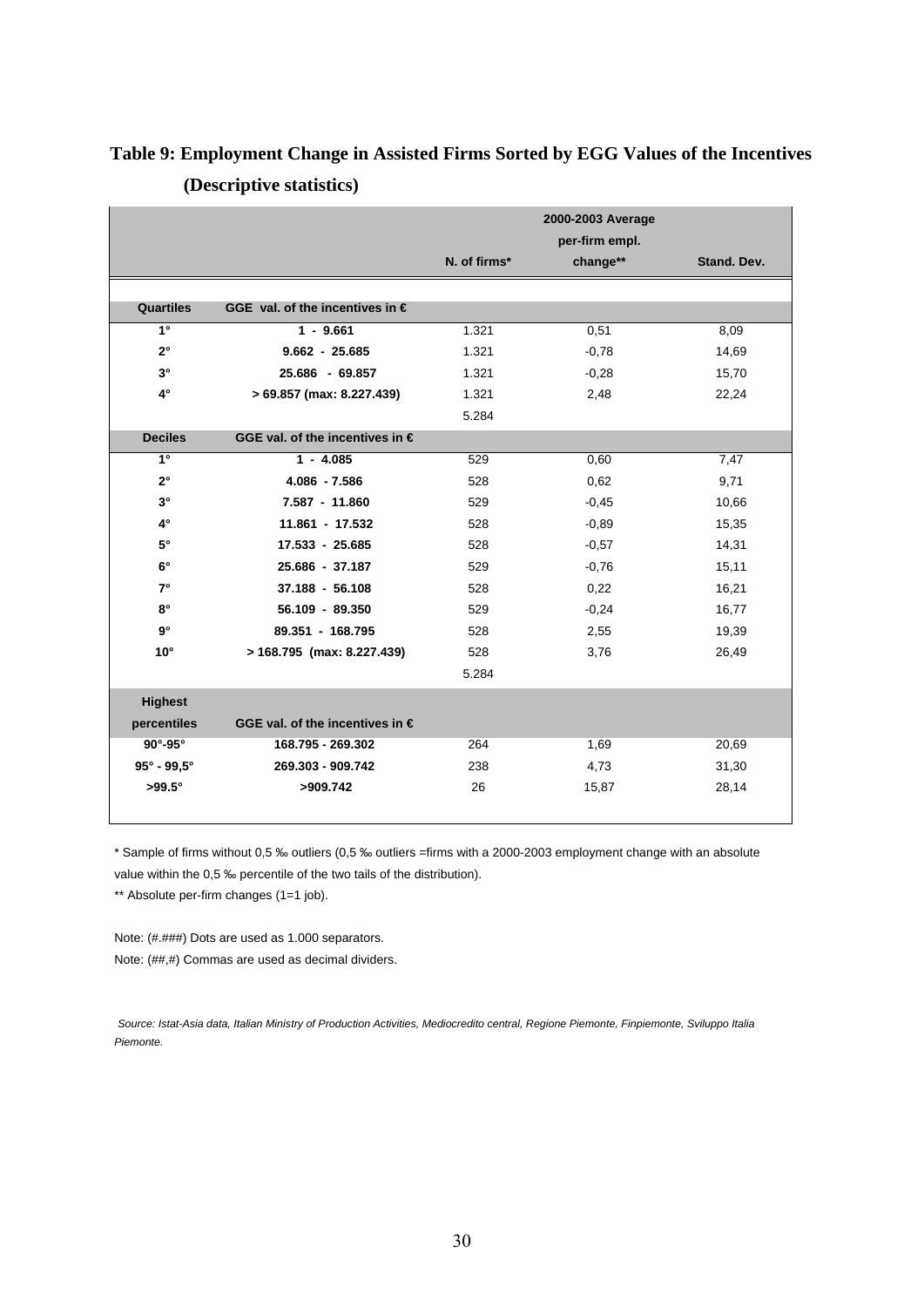# <span id="page-30-0"></span>**Table 10: Employment Changes in Assisted Firms Sorted by Type of Subsidy & EGG Values of the Incentives. (Descriptive statistics)**

|                                                        |                                    | N. of firms* | 2000-2003<br>. Average per-<br>firm empl.<br>change** | Stand, Dev. |
|--------------------------------------------------------|------------------------------------|--------------|-------------------------------------------------------|-------------|
|                                                        |                                    |              |                                                       |             |
| <b>Assisted firms</b>                                  |                                    |              |                                                       |             |
| Firms assisted with capital grants                     |                                    | 3.999        | 0,13                                                  | 16,63       |
| Firms assisted with soft-loans                         |                                    | 236          | 1,61                                                  | 8,78        |
| Firms assisted with both capital grants and soft-loans |                                    | 1.049        | 1.57                                                  | 14,85       |
| Firms assisted with capital grants                     | GGE value of the incentives        |              |                                                       |             |
| 1° Quartile                                            | (up to 9.661 €)                    | 969          | 0,05                                                  | 6,00        |
| 2° Quartile                                            | $(9.662€ - 25.685€)$               | 1.096        | $-0.83$                                               | 15,45       |
| 3° Quartile                                            | (25.686€ - 69.857€)                | 1.031        | $-0,40$                                               | 16,83       |
| 4° Quartile                                            | 69.858€ or more . (Max 8.227.439€) | 903          | 1,98                                                  | 23,86       |
| Firms assisted with soft-loans                         | <b>GGE value of the incentives</b> |              |                                                       |             |
| 1° Quartile                                            | (up to 9.661 $\in$ )               | 233          | 1.62                                                  | 8.83        |
| 2° Quartile                                            | (9.662€ - 25.685€)                 | 3            | 0.61                                                  | 0.60        |
| 3° Quartile                                            | (25.686€ - 69.857€)                | $\Omega$     | $\overline{a}$                                        |             |
| 4° Quartile                                            | 69.858€ or more . (Max 8.227.439€) | $\Omega$     |                                                       |             |
| Firms assisted with both capital grants and soft-loans | <b>GGE value of the incentives</b> |              |                                                       |             |
| 1° Quartile                                            | (up to 9.661 €)                    | 119          | 2,03                                                  | 16,60       |
| 2° Quartile                                            | (9.662€ - 25.685€)                 | 222          | $-0.58$                                               | 10,26       |
| 3° Quartile                                            | (25.686€ - 69.857€)                | 290          | 0,16                                                  | 10,74       |
| 4° Quartile                                            | 69.858€ or more . (Max 8.227.439€) | 418          | 3,56                                                  | 18,24       |

\* Sample of firms without 0,5 ‰ outliers (0,5 ‰:outliers =firms with a 2000-2003 employment change with an absolute value within the 0,5 ‰ percentile of the two tails of the distribution).

\*\* Absolute per-firm changes (1=1 job).

Note: (#.###) Dots are used as 1.000 separators. Note: (##,#) Commas are used as decimal dividers.

*Source: Istat-Asia data, Italian Ministry of Production Activities, Mediocredito central, Regione Piemonte, Finpiemonte, Sviluppo Italia Piemonte.*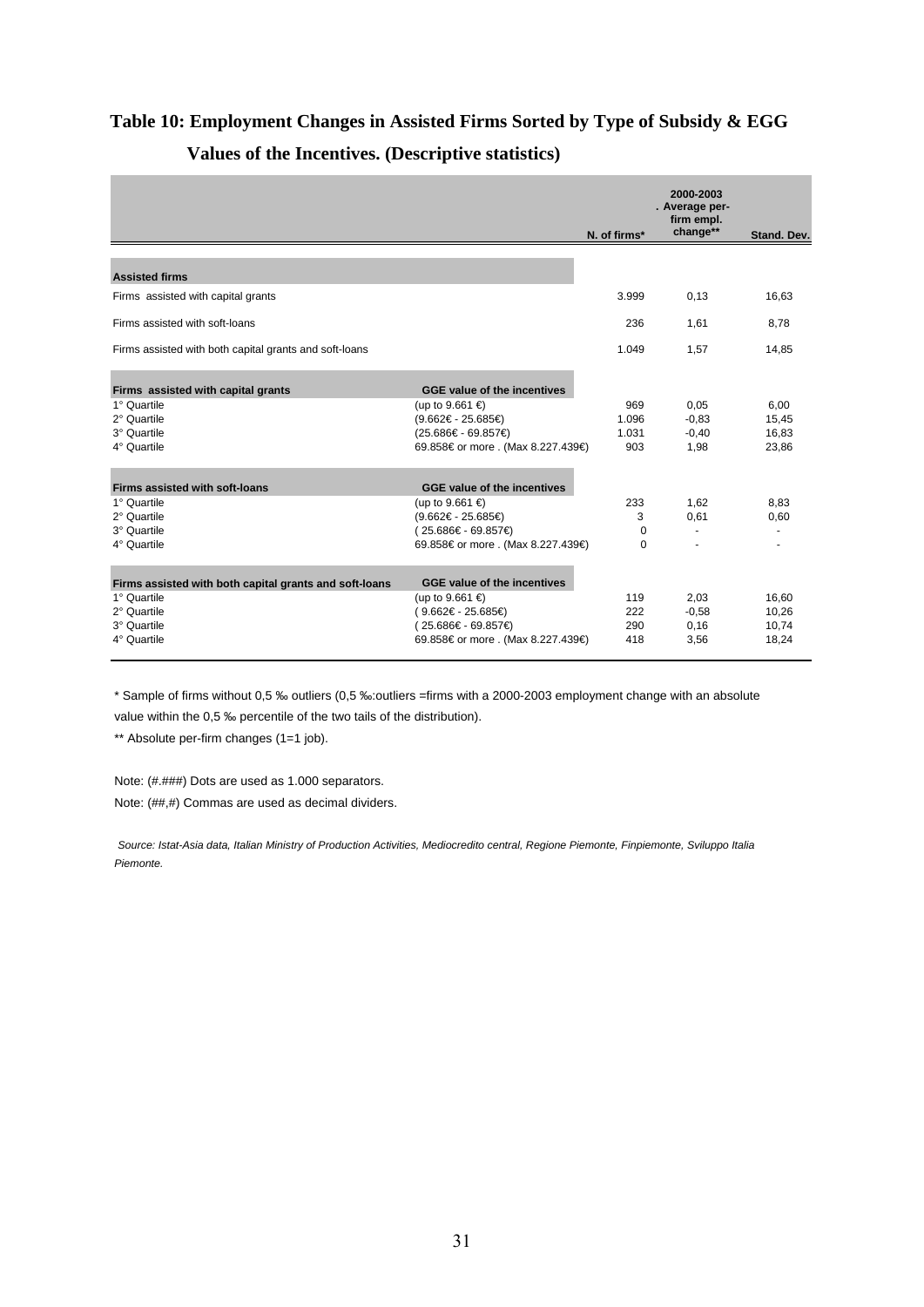|                                      |              | 2000-2003<br>Avg. per-firm |             |
|--------------------------------------|--------------|----------------------------|-------------|
|                                      | N. of firms* | empl.<br>change**          | Dev. stand. |
|                                      |              |                            |             |
| 1-9 workers                          |              |                            |             |
| Non -assisted                        | 37126        | $-0,12$                    | 2,71        |
| Assisted:                            | 1684         | 2,79                       | 9,51        |
| I quartile: (up to $9.661 \in$ )     | 679          | 1,65                       | 7,53        |
| Il quartile: (9.662€ - 25.685€)      | 496          | 1,94                       | 5,91        |
| III quartile: (25.686€ - 69.857€)    | 313          | 3,00                       | 10,37       |
| IV quartile: (69.858 or more $\in$ ) | 196          | 7,49                       | 17,13       |
| $10 - 49$ workers                    |              |                            |             |
| Non-assisted                         | 4694         | $-3,51$                    | 9,04        |
| Assisted:                            | 2811         | 0,32                       | 8,60        |
| I quartile: (up to 9.661 $\in$ )     | 600          | $-0,68$                    | 6,19        |
| Il quartile: (9.662€ a 25.685€)      | 699          | $-0.56$                    | 9,02        |
| III quartile: (25.686€ a 69.857€)    | 815          | 0,17                       | 7,88        |
| IV quartile: (69.858or more $\in$ )  | 697          | 2,27                       | 10,26       |
| 50 - 249 workers                     |              |                            |             |
| Non - assisted                       | 409          | $-23,36$                   | 49,61       |
| Assisted:                            | 724          | $-2,22$                    | 27,49       |
| I quartile: (up to 9.661 $\in$ )     | 42           | $-0.88$                    | 23.70       |
| Il quartile: (9.662€ - 25.685€)      | 118          | $-12,01$                   | 30,94       |
| III quartile: (25.686€ - 69.857€)    | 177          | $-5,38$                    | 23,86       |
| IV quartile: (69.858€ or more)       | 387          | 2,05                       | 27,44       |
| 250+ workers                         |              |                            |             |
| Non - assisted                       | 79           | $-19,19$                   | 94,57       |
| Assisted                             | 65           | $-22,51$                   | 79,28       |
| I quartile: (up to 9.661 $\in$ )     | 0            |                            |             |
| Il quartile: (9.662€ - 25.685€)      | 8            | $-23,87$                   | 103,93      |
| III quartile: (25.686€ - 69.857€)    | 16           | $-44,05$                   | 81,85       |
| IV quartile: (69.858€ or more)       | 41           | $-13,83$                   | 73,42       |

## <span id="page-31-0"></span>**Table 11: Employment Changes by Firm Size & GGE Values of the Incentives**

\* Sample of firms without 0,5 ‰ outliers (0,5 ‰ outliers =firms with a 2000-2003 employment change with an absolute value within the 0,5 ‰ percentile of the two tails of the distribution).

\*\* Absolute per-firm changes (1=1 job).

i.

Note: (#.###) Dots are used as 1.000 separators. Note: (##,#) Commas are used as decimal dividers.

*Source: Istat-Asia data, Italian Ministry of Production Activities, Mediocredito central, Regione Piemonte, Finpiemonte, Sviluppo Italia Piemonte.*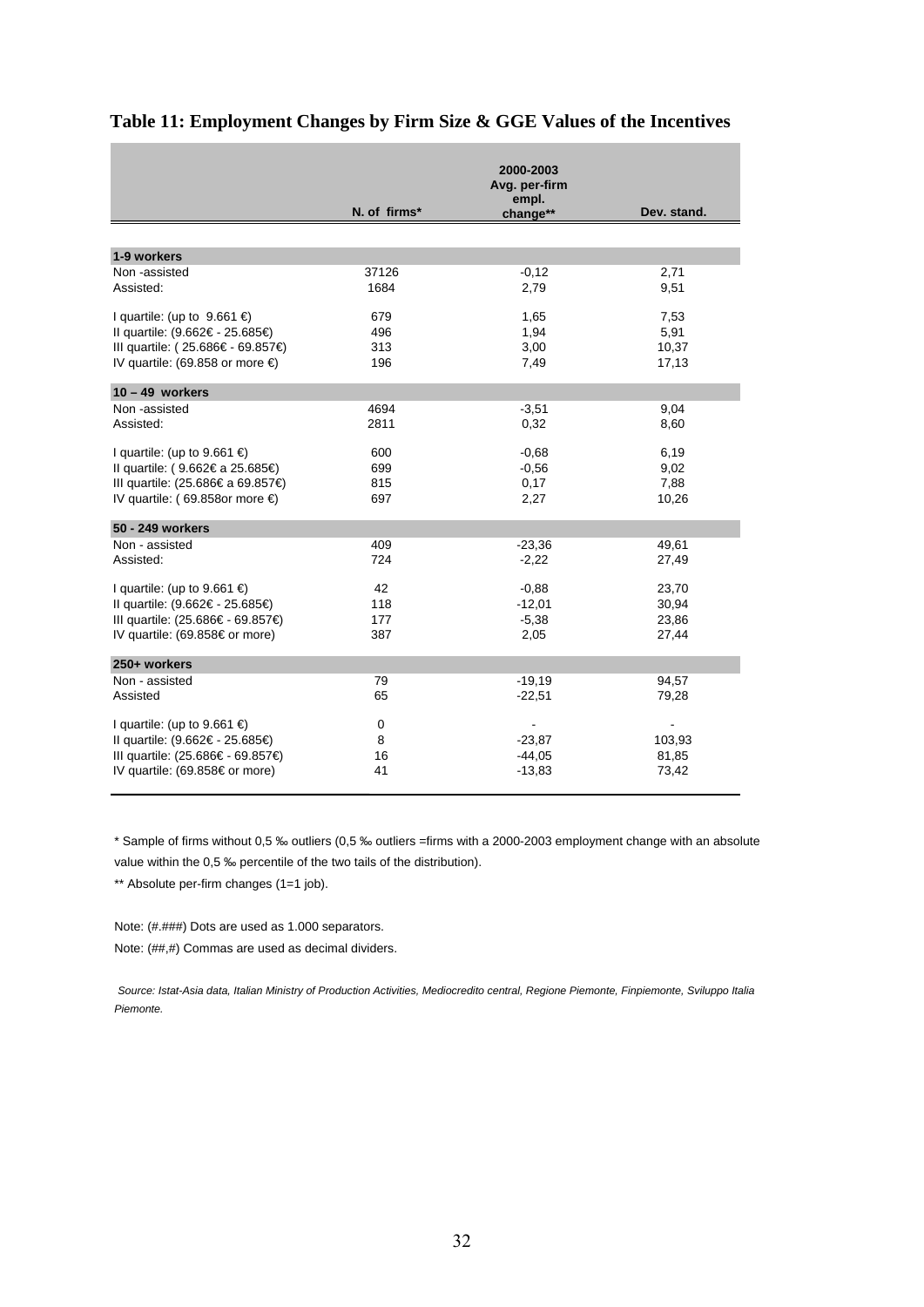| Dep. var.: 2000-2003 per-firm absolute empl. change (1=1 job)           |                                 |                                     |         |
|-------------------------------------------------------------------------|---------------------------------|-------------------------------------|---------|
| <b>Independent variables</b>                                            | <b>Estimated</b><br>coefficient | <b>Standard</b><br><b>Deviation</b> | P-Value |
| T_qrt_1 (=1 if incentives have GGE val. up to 9.661 $\bigoplus$         | 1,87                            | 0,254                               | 0,000   |
| T_qrt_2 (=1 if incentives have GGE val. $9.662 \in -25.685 \oplus$      | 1,69                            | 0,259                               | 0,000   |
| T_qrt_3 (=1 if incentives have GGE val. 25.686€ 69.857€)                | 3,20                            | 0,265                               | 0,000   |
| T_qrt_4 (=1 if incentives have GGE val 69.858€ or more -Max 8.227.439€) | 6,86                            | 0,286                               | 0,000   |
| 10-49 workers                                                           | $-3,52$                         | 0,130                               | 0,000   |
| 50-249 workers                                                          | $-15,75$                        | 0,322                               | 0,000   |
| 250+ workers                                                            | $-24,93$                        | 0,761                               | 0,000   |
| Vercelli                                                                | 0,35                            | 0,223                               | 0,120   |
| Novara                                                                  | 0,29                            | 0,156                               | 0,059   |
| Cuneo                                                                   | 0,44                            | 0,132                               | 0,001   |
| Asti                                                                    | 0,37                            | 0,208                               | 0,073   |
| Alessandria                                                             | 0,40                            | 0,148                               | 0,007   |
| Biella                                                                  | $-0,20$                         | 0,197                               | 0,301   |
| Verbania                                                                | 0,23                            | 0,219                               | 0,284   |
| CB Non energetic mineral extraction                                     | 0,30                            | 0,762                               | 0,695   |
| DA- Food industries, drinks, tobacco                                    | 0,42                            | 0,589                               | 0,479   |
| <b>DB-</b> Textile industries                                           | $-0,01$                         | 0,594                               | 0,991   |
| DC-Hide and leather industries                                          | 0,28                            | 0,793                               | 0,726   |
| DD-wood industries                                                      | 0,17                            | 0,597                               | 0,771   |
| DE-Paper, printing and publishing                                       | 0,14                            | 0,601                               | 0,814   |
| DF-Coke manufacturing and refineries                                    | $-0,54$                         | 2,210                               | 0,805   |
| DG-Chemical product manufacturing                                       | 0,72                            | 0,710                               | 0,309   |
| DH-Rubber and plastic                                                   | 0,91                            | 0,630                               | 0,149   |
| DI- Processing of non-metallic minerals                                 | 0,64                            | 0,621                               | 0,303   |
| DJ-Metal and metallic products                                          | 0,33                            | 0,583                               | 0,576   |
| DK-Manufacturing and repair of machineries.                             | 0,51                            | 0,589                               | 0,384   |
| DL- Manufacturing of electrical machinery                               | 0,13                            | 0,589                               | 0,831   |
| DM- Vehicle manufacturing                                               | $-0,08$                         | 0,666                               | 0,899   |
| DN- Other manufacturing industries                                      | 0,17                            | 0,595                               | 0,777   |
| Craft enterprise                                                        | $-1,39$                         | 0,115                               | 0,000   |
| Single unit                                                             | $-0,48$                         | 0,161                               | 0,003   |
| New firm $(=1$ if started after $31.12.2000$ )                          | 0,41                            | 0,123                               | 0,001   |
| Dead firm $(=1$ if ceased before 31.12.2003)                            | $-11,42$                        | 0,215                               | 0,000   |
| constant                                                                | 1,67                            | 0,588                               | 0,005   |
| Number of observations                                                  | 42038                           |                                     |         |
| Adjusted R2                                                             | 0,146                           |                                     |         |
| F                                                                       | 217,820                         |                                     |         |
| Prob>F                                                                  | 0,000                           |                                     |         |

## <span id="page-32-0"></span>**Table 12: Programs Impacts by Quartiles of the EGG Values of the Incentives**